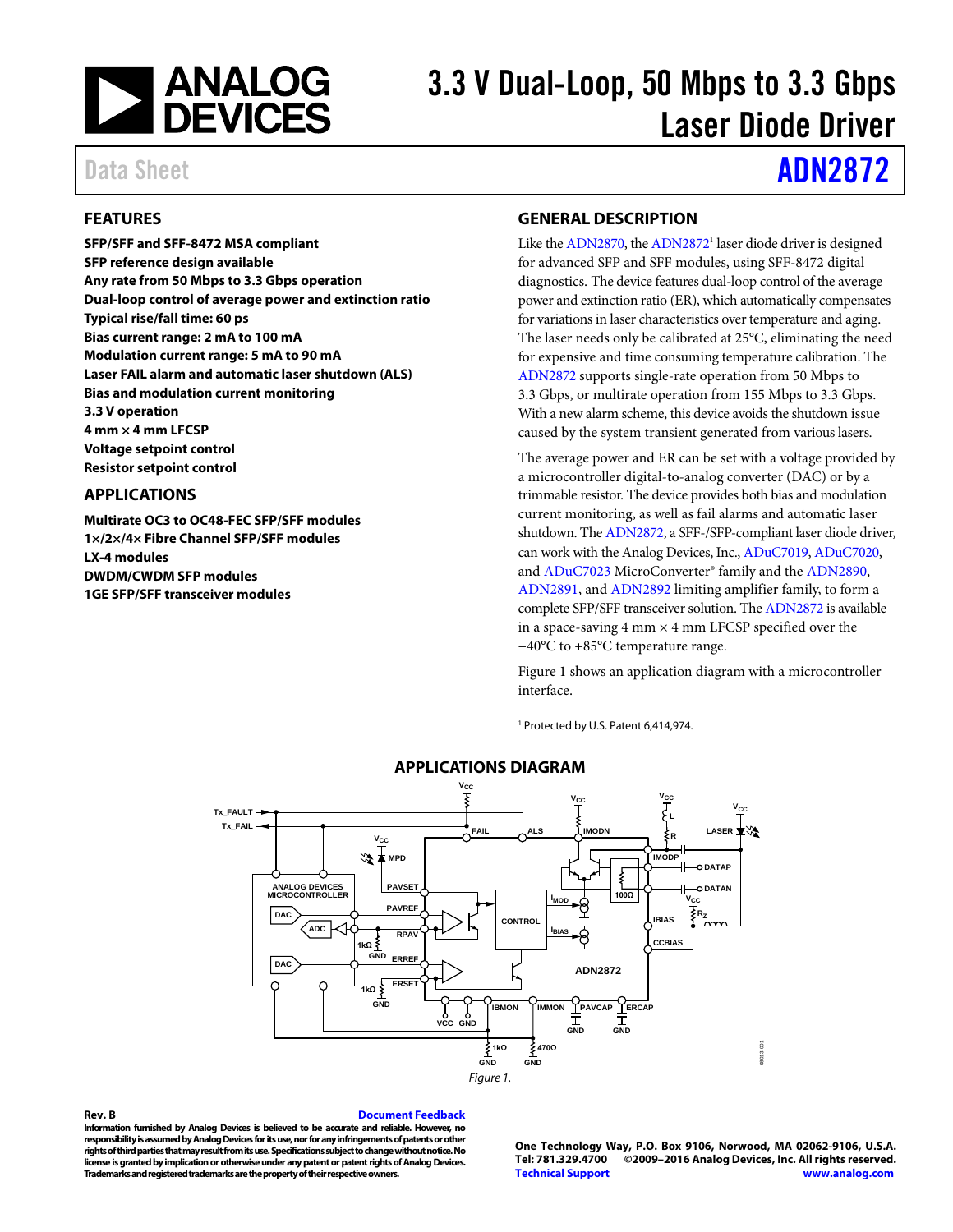## **TABLE OF CONTENTS**

### <span id="page-1-0"></span>**REVISION HISTORY**

| $9/2016$ —Rev. A to Rev. B |  |
|----------------------------|--|
|                            |  |

#### 2/2016-Rev. 0 to Rev. A

#### 3/2009-Revision 0: Initial Version

| Automatic Laser Shutdown (Tx_Disable) 14 |  |
|------------------------------------------|--|
|                                          |  |
|                                          |  |
|                                          |  |
|                                          |  |
|                                          |  |
|                                          |  |
|                                          |  |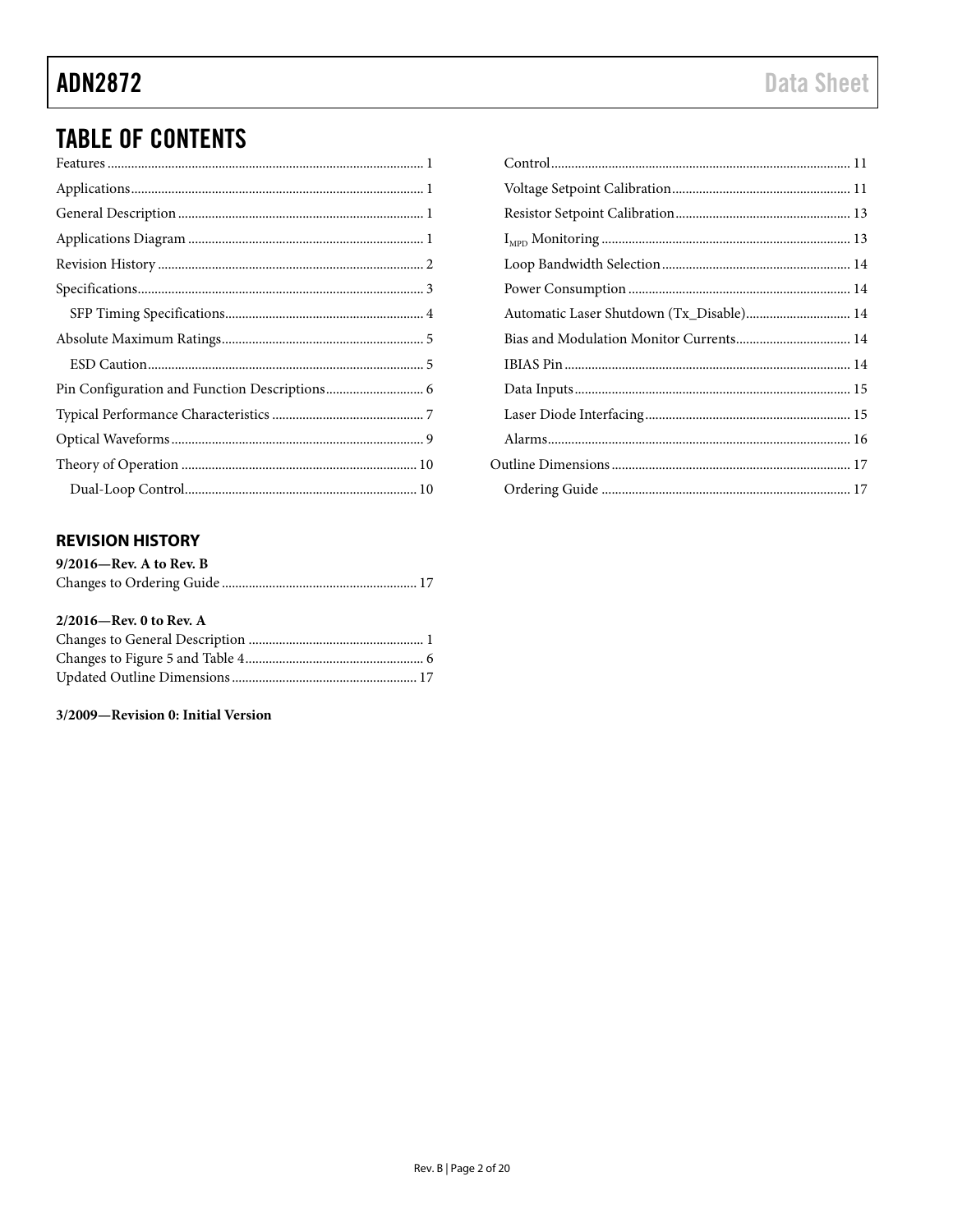## <span id="page-2-0"></span>**SPECIFICATIONS**

 $V_{\text{CC}}$  = 3.0 V to 3.6 V. All specifications  $T_{\text{MIN}}$  to  $T_{\text{MAX}}$ , unless otherwise noted.<sup>1</sup> Typical values as specified at 25°C.

### <span id="page-2-3"></span>**Table 1.**

<span id="page-2-2"></span><span id="page-2-1"></span>

| Parameter                                        | Min  | <b>Typ</b> | <b>Max</b> | Unit   | <b>Conditions/Comments</b>                                                                |
|--------------------------------------------------|------|------------|------------|--------|-------------------------------------------------------------------------------------------|
| <b>LASER BIAS CURRENT (IBIAS)</b>                |      |            |            |        |                                                                                           |
| Output Current, IBIAS                            | 2    |            | 100        | mA     |                                                                                           |
| Compliance Voltage                               | 1.2  |            | $V_{CC}$   | V      |                                                                                           |
| IBIAS when ALS High                              |      |            | 0.2        | mA     |                                                                                           |
| <b>CCBIAS Compliance Voltage</b>                 | 1.2  |            |            | v      |                                                                                           |
| MODULATION CURRENT (IMODP, IMODN) <sup>2</sup>   |      |            |            |        |                                                                                           |
| Output Current, I <sub>MOD</sub>                 | 5    |            | 90         | mA     |                                                                                           |
| Compliance Voltage                               | 1.5  |            | $V_{CC}$   | V      |                                                                                           |
| I <sub>MOD</sub> when ALS High                   |      |            | 0.05       | mA     |                                                                                           |
| Rise Time <sup>2, 3</sup>                        |      | 60         | 104        | ps     |                                                                                           |
| Fall Time <sup>2, 3</sup>                        |      | 60         | 96         | ps     |                                                                                           |
| Random Jitter <sup>2, 3</sup>                    |      | 0.8        | 1.1        | ps rms |                                                                                           |
| Deterministic Jitter <sup>2, 3</sup>             |      |            | 35         | ps     | 20 mA < $I_{MOD}$ < 90 mA                                                                 |
| Pulse Width Distortion <sup>2, 3</sup>           |      |            | 30         | ps     | 20 mA < $I_{MOD}$ < 90 mA                                                                 |
| <b>AVERAGE POWER SET (PAVSET)</b>                |      |            |            |        |                                                                                           |
| Pin Capacitance                                  |      |            | 80         | pF     |                                                                                           |
| Voltage                                          | 1.1  | 1.2        | 1.35       | $\vee$ |                                                                                           |
| Photodiode Monitor Current (Average Current)     | 50   |            | 1200       | μA     | Resistor setpoint mode                                                                    |
| EXTINCTION RATIO SET INPUT (ERSET)               |      |            |            |        |                                                                                           |
| Resistance Range                                 | 1.2  |            | 25         | kΩ     | Resistor setpoint mode                                                                    |
| Voltage                                          | 1.1  | 1.2        | 1.35       | v      | Resistor setpoint mode                                                                    |
| AVERAGE POWER REFERENCE VOLTAGE INPUT (PAVREF)   |      |            |            |        |                                                                                           |
| Voltage Range                                    | 0.12 |            | 1          | V      | Voltage setpoint mode (RPAV fixed at 1 $k\Omega$ )                                        |
| Photodiode Monitor Current (Average Current)     | 120  |            | 1000       | μA     | Voltage setpoint mode (RPAV fixed at 1 $k\Omega$ )                                        |
| EXTINCTION RATIO REFERENCE VOLTAGE INPUT (ERREF) |      |            |            |        |                                                                                           |
| Voltage Range                                    | 0.1  |            | 1          | v      | Voltage setpoint mode ( $R_{ERSET}$ fixed at 1 k $\Omega$ )                               |
| DATA INPUTS (DATAP, DATAN) <sup>4</sup>          |      |            |            |        |                                                                                           |
| Input Voltage Swing (Differential)               | 0.4  |            | 2.4        | V p-p  | AC-coupled                                                                                |
| Input Impedance (Single-Ended)                   |      | 50         |            | Ω      |                                                                                           |
| <b>LOGIC INPUTS (ALS)</b>                        |      |            |            |        |                                                                                           |
| $V_{\text{IH}}$                                  | 2    |            |            | V      |                                                                                           |
| $V_{\parallel}$                                  |      |            | 0.8        | V      |                                                                                           |
| ALARM OUTPUT (FAIL) <sup>5</sup>                 |      |            |            |        |                                                                                           |
| $V_{OFF}$                                        |      | >1.8       |            | v      | Voltage required at FAIL for IBIAS and I <sub>MOD</sub> to<br>turn off when FAIL asserted |
| $V_{ON}$                                         |      | < 1.3      |            | V      | Voltage required at FAIL for IBIAS and I <sub>MOD</sub> to                                |
|                                                  |      |            |            |        | stay on when FAIL asserted                                                                |
| IBMON, IMMON DIVISION RATIO                      |      |            |            |        |                                                                                           |
| $I_{BIAS}/I_{BMON}$ <sup>3</sup>                 | 85   | 100        | 115        | A/A    | 11 mA < $I_{BIAS}$ < 50 mA                                                                |
| $I_{BIAS}/I_{BMON}$                              | 92   | 100        | 108        | A/A    | 50 mA < $I_{BIAS}$ < 100 mA                                                               |
| $I_{BIAS}/I_{BMON}$ Stability <sup>3,6</sup>     |      |            | ±5         | $\%$   | 10 mA < $I_{BIAS}$ < 100 mA                                                               |
| $I_{MOD}/I_{MMON}$                               |      | 50         |            | A/A    |                                                                                           |
| I <sub>BMON</sub> Compliance Voltage             | 0    |            | 1.3        | V      |                                                                                           |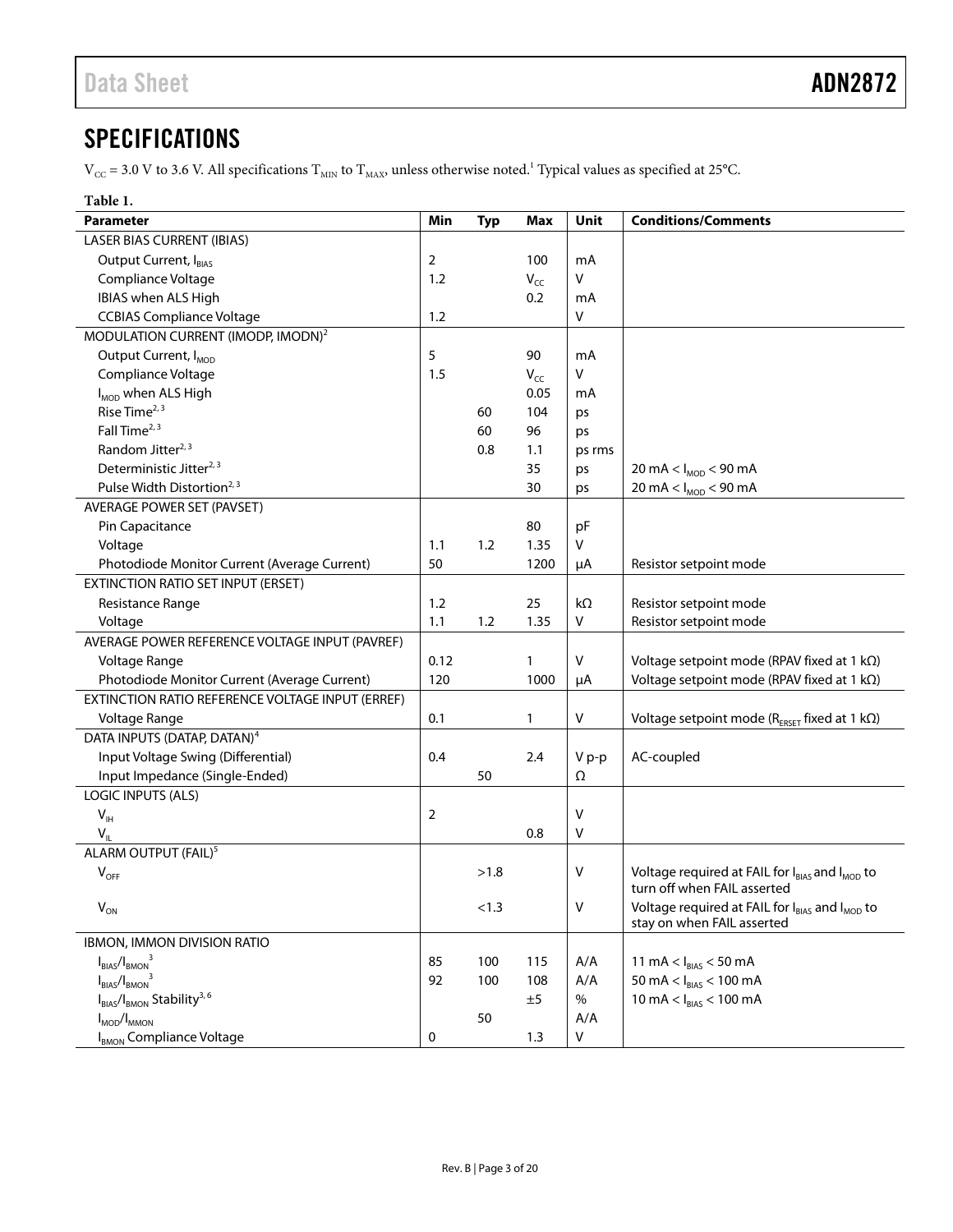<span id="page-3-1"></span>

| Parameter                                   | Min | Тур | Max | Unit | <b>Conditions/Comments</b>                  |
|---------------------------------------------|-----|-----|-----|------|---------------------------------------------|
| <b>SUPPLY</b>                               |     |     |     |      |                                             |
| $ _{CC} $                                   |     | 30  |     | mA   | When $I_{\text{BIAS}} = I_{\text{MOD}} = 0$ |
| $V_{CC}$ (with respect to GND) <sup>8</sup> | 3.0 | 3.3 | 3.6 | v    |                                             |

1 Temperature range is −40°C to +85°C.

<sup>2</sup> Measured into a 15 Ω load (22 Ω resistor in parallel with digital scope 50 Ω input) using a 11110000 pattern at 2.5 Gbps, shown in Figure 2.<br><sup>3</sup> Guaranteed by design and characterization. Not production tested

<sup>3</sup> Guaranteed by design and characterization. Not production tested.

<sup>4</sup> When the voltage on DATAP is greater than the voltage on DATAN, the modulation current flows into the IMODP pin.<br><sup>5</sup> Guaranteed by design. Not production tested

<sup>5</sup> Guaranteed by design. Not production tested.

<sup>6</sup> I<sub>BIAS</sub>/IB<sub>MON</sub> ratio stability is defined in SFF-8472 Revision 9 over temperature and supply variation.<br><sup>7</sup> See the Power Consumption section for Le minimum for power calculation.

<sup>7</sup> See th[e Power Consumption s](#page-13-1)ection for  $I_{CC}$  minimum for power calculation.

<sup>8</sup> All VCC pins must be shorted together.



Figure 2. High Speed Electrical Test Output Circuit

#### <span id="page-3-2"></span><span id="page-3-0"></span>**SFP TIMING SPECIFICATIONS**

| Table 2.                                                 |         |     |      |      |      |                                                                                                     |
|----------------------------------------------------------|---------|-----|------|------|------|-----------------------------------------------------------------------------------------------------|
| <b>Parameter</b>                                         | Symbol  | Min | Typ  | Max  | Unit | <b>Conditions/Comments</b>                                                                          |
| ALS Assert Time                                          | t off   |     |      |      | us   | Time for the rising edge of ALS (Tx DISABLE) to<br>when the bias current falls below 10% of nominal |
| ALS Negate Time <sup>1</sup>                             | t on    |     | 0.83 | 0.95 | ms   | Time for the falling edge of ALS to when the<br>modulation current rises above 90% of nominal       |
| Time to Initialize, Including Reset of FAIL <sup>1</sup> | t init  |     | 25   | 275  | ms   | From power-on or negation of FAIL using ALS                                                         |
| <b>FAIL Assert Time</b>                                  | t fault |     |      | 100  | us   | Time to fault to FAIL on                                                                            |
| ALS to Reset Time                                        | t reset |     |      |      | us   | Time Tx_DISABLE must be held high to reset Tx_FAULT                                                 |

<sup>1</sup> Guaranteed by design and characterization. Not production tested.



Figure 4. Recommended SFP Supply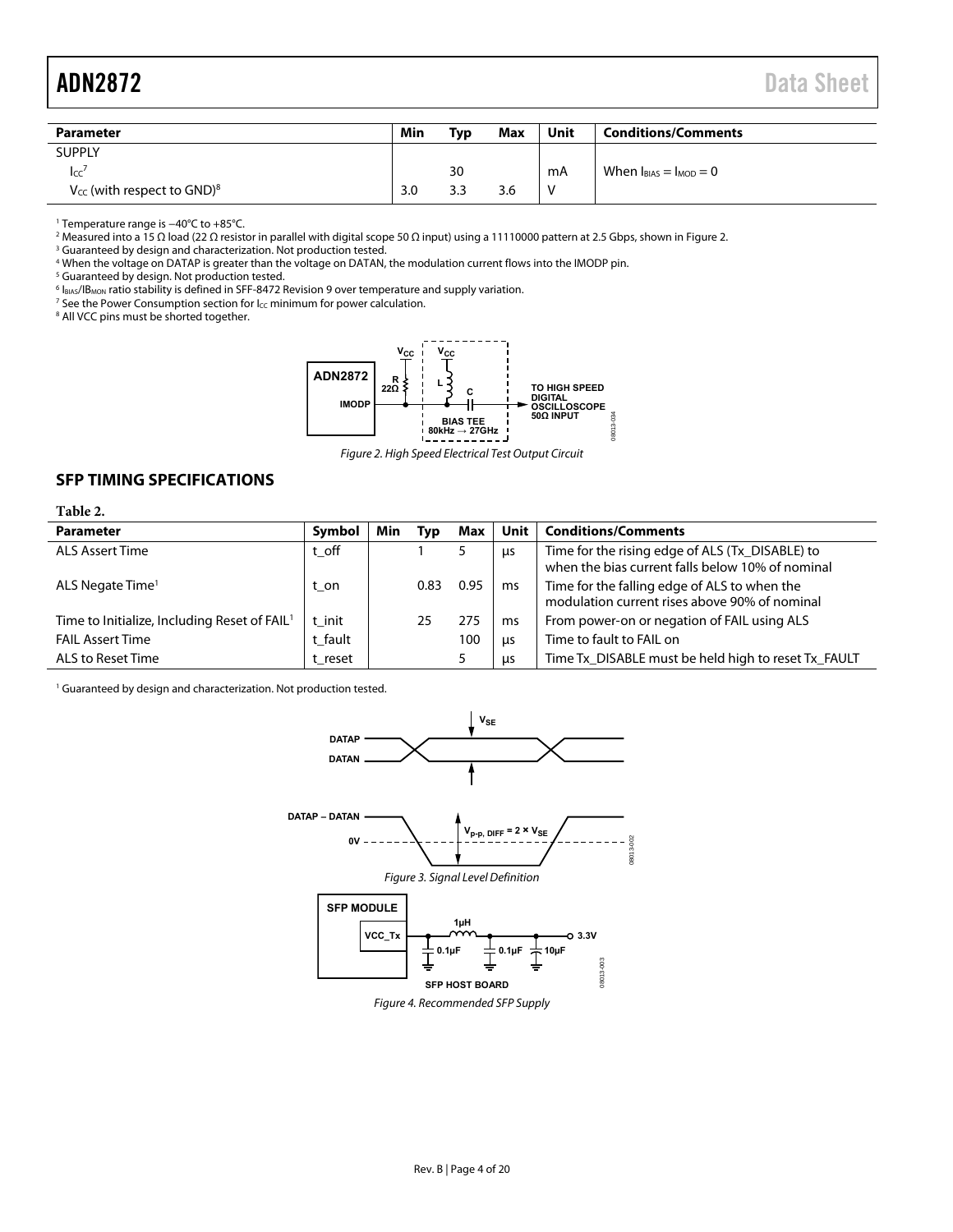## <span id="page-4-0"></span>ABSOLUTE MAXIMUM RATINGS

 $T_A = 25$ °C, unless otherwise noted.

#### **Table 3.**

| Parameter                                                                                       | Rating                               |
|-------------------------------------------------------------------------------------------------|--------------------------------------|
| VCC to GND                                                                                      | 4.2V                                 |
| IMODN, IMODP                                                                                    | $-0.3$ V to $+4.8$ V                 |
| PAVCAP, ERCAP, PAVSET, PAVREF, ERREF,<br>IBIAS, IBMON, IMMON, ALS, CCBIAS,<br>RPAV, ERSET, FAIL | $-0.3$ V to $+3.9$ V                 |
| DATAP, DATAN (Single-Ended Differential)                                                        | 1.5V                                 |
| Junction Temperature (T, max)                                                                   | $125^{\circ}$ C                      |
| Operating Temperature Range, Industrial                                                         | $-40^{\circ}$ C to $+85^{\circ}$ C   |
| Storage Temperature Range                                                                       | $-65^{\circ}$ C to $+150^{\circ}$ C  |
| Power Dissipation $(W)^1$                                                                       | $(T_1 \text{max} - T_4)/\theta_{14}$ |
| $\theta_{IA}$ Thermal Impedance <sup>2</sup>                                                    | 48.6°C/W                             |
| $\theta_{\rm lc}$ Thermal Impedance <sup>2</sup>                                                | $5.0^{\circ}$ C/W                    |
| $\theta_{\text{IR}}$ Thermal Impedance <sup>2</sup>                                             | 28.4°C/W                             |

 $1$  Power consumption equations are provided in th[e Power Consumption](#page-13-1) section. <sup>2</sup>  $\theta_{JA}$ ,  $\theta_{JB}$ , and  $\theta_{JC}$  are estimated when the exposed pad on the device is

soldered on a 4-layer JEDEC board at zero airflow.

Stresses at or above those listed under Absolute Maximum Ratings may cause permanent damage to the product. This is a stress rating only; functional operation of the product at these or any other conditions above those indicated in the operational section of this specification is not implied. Operation beyond the maximum operating conditions for extended periods may affect product reliability.

### <span id="page-4-1"></span>**ESD CAUTION**



ESD (electrostatic discharge) sensitive device. Charged devices and circuit boards can discharge without detection. Although this product features patented or proprietary protection circuitry, damage may occur on devices subjected to high energy ESD. Therefore, proper ESD precautions should be taken to avoid performance degradation or loss of functionality.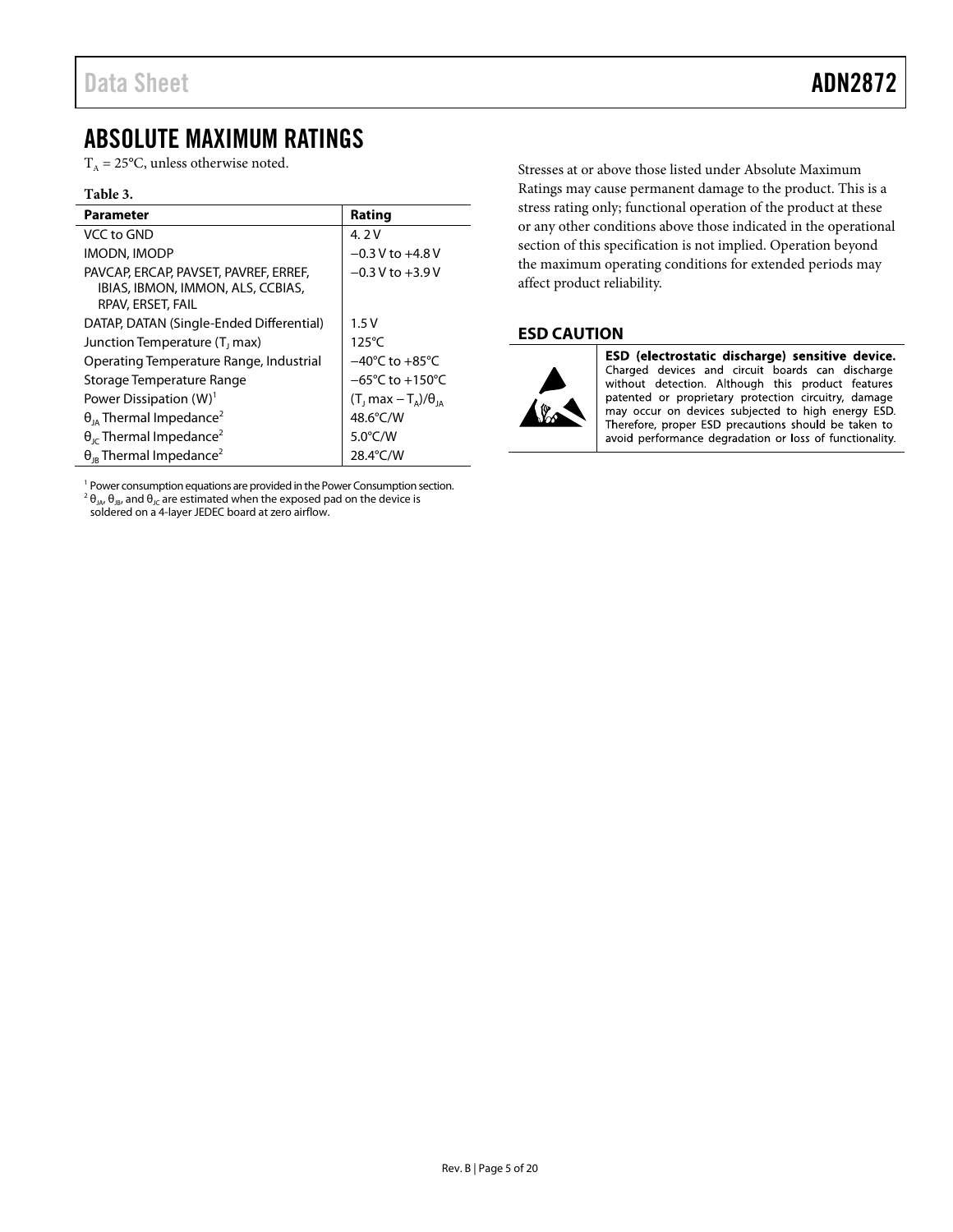## <span id="page-5-0"></span>PIN CONFIGURATION AND FUNCTION DESCRIPTIONS



*Figure 5. Pin Configuration*

#### **Table 4. Pin Function Descriptions**

| Pin No.           | <b>Mnemonic</b> | <b>Description</b>                                                             |
|-------------------|-----------------|--------------------------------------------------------------------------------|
|                   | <b>CCBIAS</b>   | Control Output Current.                                                        |
| 2                 | <b>PAVSET</b>   | Average Optical Power Set Pin.                                                 |
| 3                 | <b>GND</b>      | Supply Ground.                                                                 |
| 4                 | <b>VCC</b>      | Supply Voltage.                                                                |
| 5                 | <b>PAVREF</b>   | Reference Voltage Input for Average Optical Power Control.                     |
| 6                 | <b>RPAV</b>     | Average Power Resistor When Using PAVREF.                                      |
| 7                 | <b>ERCAP</b>    | <b>Extinction Ratio Loop Capacitor.</b>                                        |
| 8                 | <b>PAVCAP</b>   | Average Power Loop Capacitor.                                                  |
| 9                 | <b>GND</b>      | Supply Ground.                                                                 |
| 10                | <b>DATAP</b>    | Data, Positive Differential Input.                                             |
| 11                | <b>DATAN</b>    | Data, Negative Differential Input.                                             |
| $12 \overline{ }$ | <b>ALS</b>      | Automatic Laser Shutdown.                                                      |
| 13                | <b>ERSET</b>    | <b>Extinction Ratio Set Pin.</b>                                               |
| 14                | <b>IMMON</b>    | <b>Modulation Current Monitor Current Source.</b>                              |
| 15                | <b>ERREF</b>    | Reference Voltage Input for Extinction Ratio Control.                          |
| 16                | <b>VCC</b>      | Supply Voltage.                                                                |
| 17                | <b>IBMON</b>    | <b>Bias Current Monitor Current Source.</b>                                    |
| 18                | <b>FAIL</b>     | <b>FAIL Alarm Output.</b>                                                      |
| 19                | <b>GND</b>      | Supply Ground.                                                                 |
| 20                | <b>VCC</b>      | Supply Voltage.                                                                |
| 21                | <b>IMODP</b>    | Modulation Current Positive Output (Current Sink), Connect to Laser Diode.     |
| 22                | <b>IMODN</b>    | Modulation Current Negative Output (Current Sink).                             |
| 23                | <b>GND</b>      | Supply Ground.                                                                 |
| 24                | <b>IBIAS</b>    | Laser Diode Bias (Current Sink to Ground).                                     |
|                   | <b>EPAD</b>     | Exposed Pad. The LFCSP package has an exposed pad that must connect to ground. |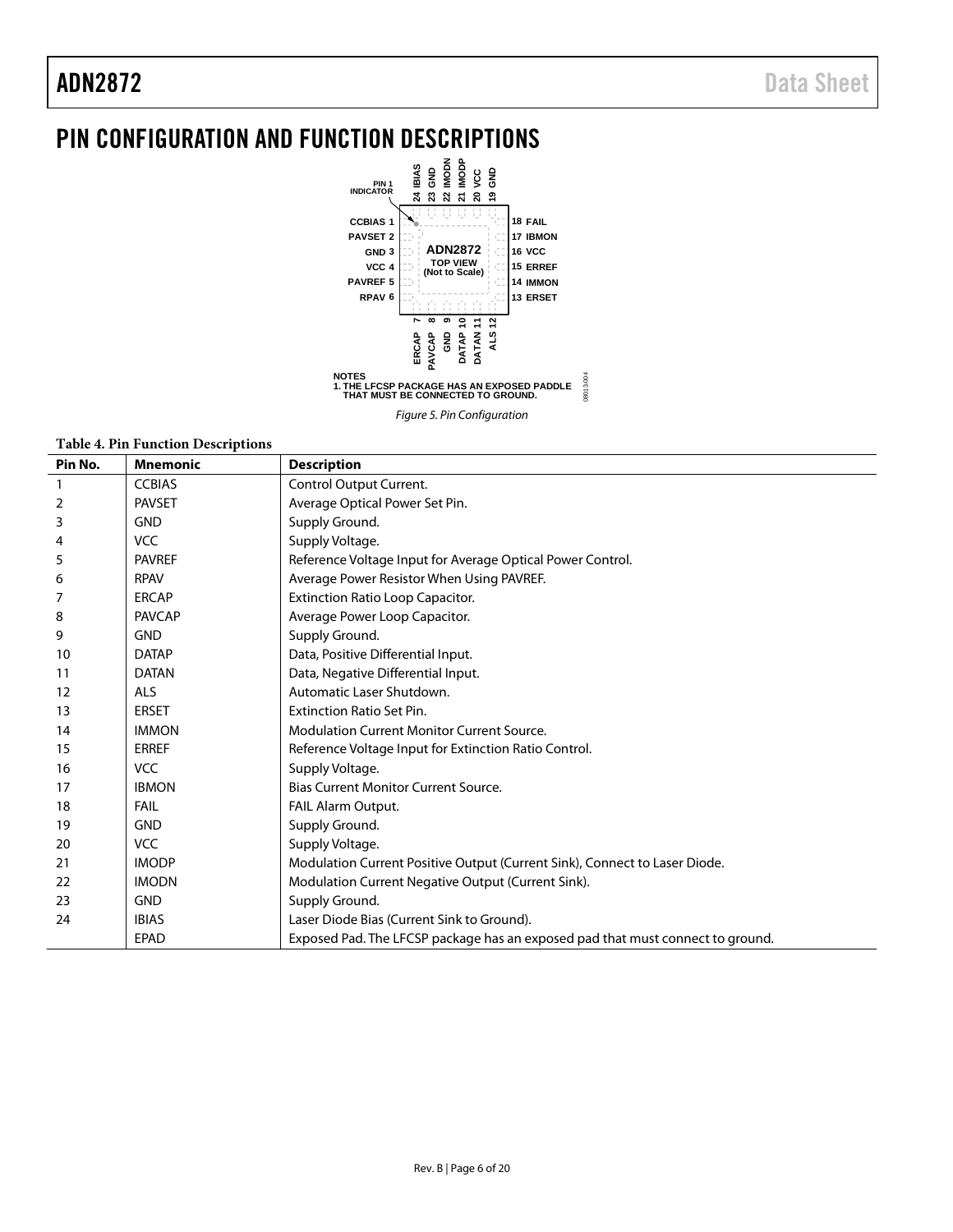## <span id="page-6-0"></span>TYPICAL PERFORMANCE CHARACTERISTICS



*Figure 6. Rise Time vs. Modulation Current, I<sub>BIAS</sub>* = 20 mA



*Figure 7. Fall Time vs. Modulation Current, I<sub>BIAS</sub>* = 20 mA



*Figure 8. Deterministic Jitter vs. Modulation Current, I<sub>BIAS</sub>* = 20 mA



*Figure 9. Random Jitter vs. Modulation Current, I<sub>BIAS</sub>* = 20 mA



*Figure 10. Total Supply Current vs. Modulation Current, Total Supply Current =*  $I_{CC} + I_{BIAS} + I_{MOD}$ 



*Figure 11. Supply Current (I<sub>CC</sub>) vs. Temperature with ALS Asserted, I<sub>BIAS</sub> = 20 mA*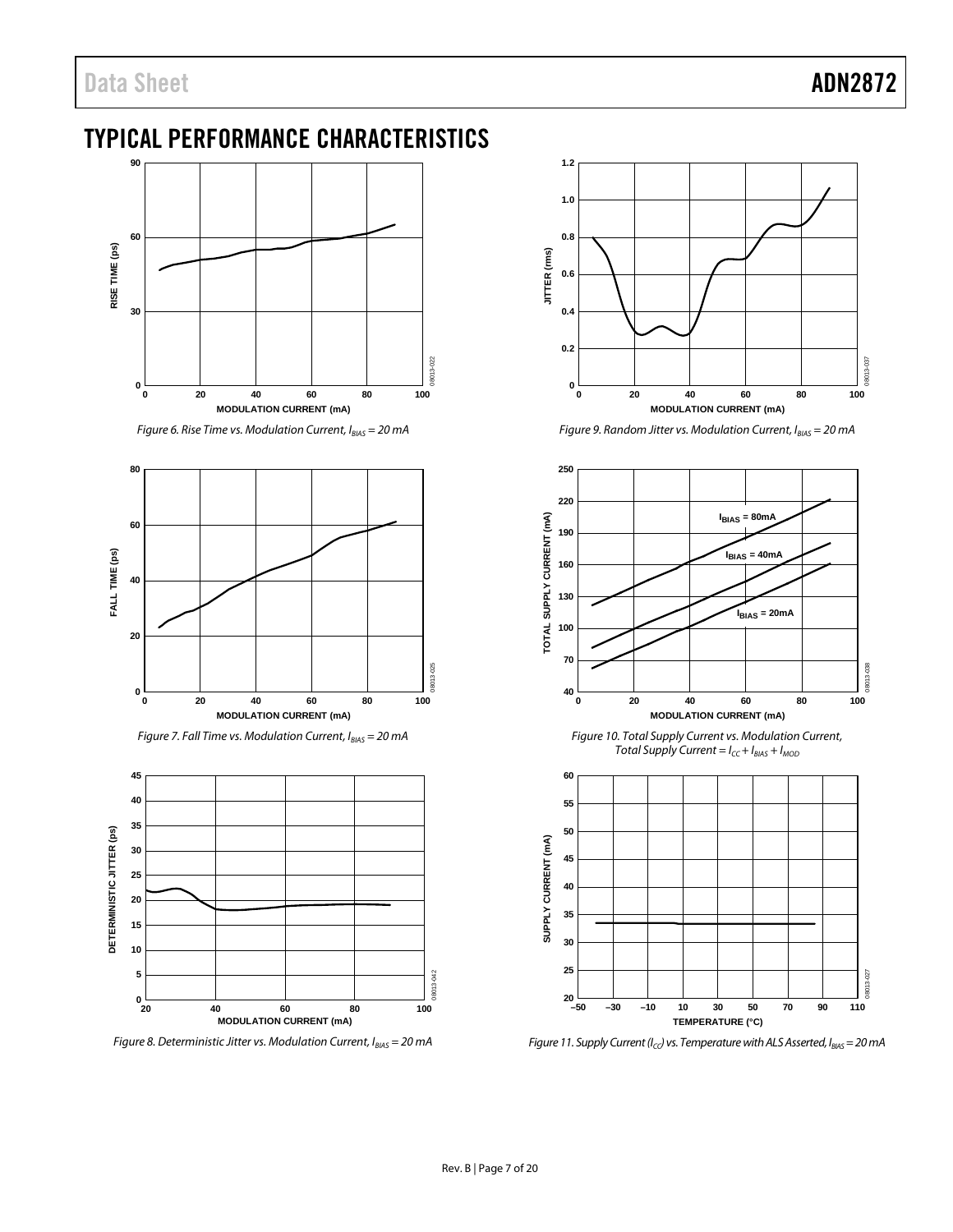08013-031

 $08013$ 

 $31 - 0.31$ 

08013-045

38013-045

08013-046





Figure 17. Time to Initialize, Including Reset, 40 ms/DIV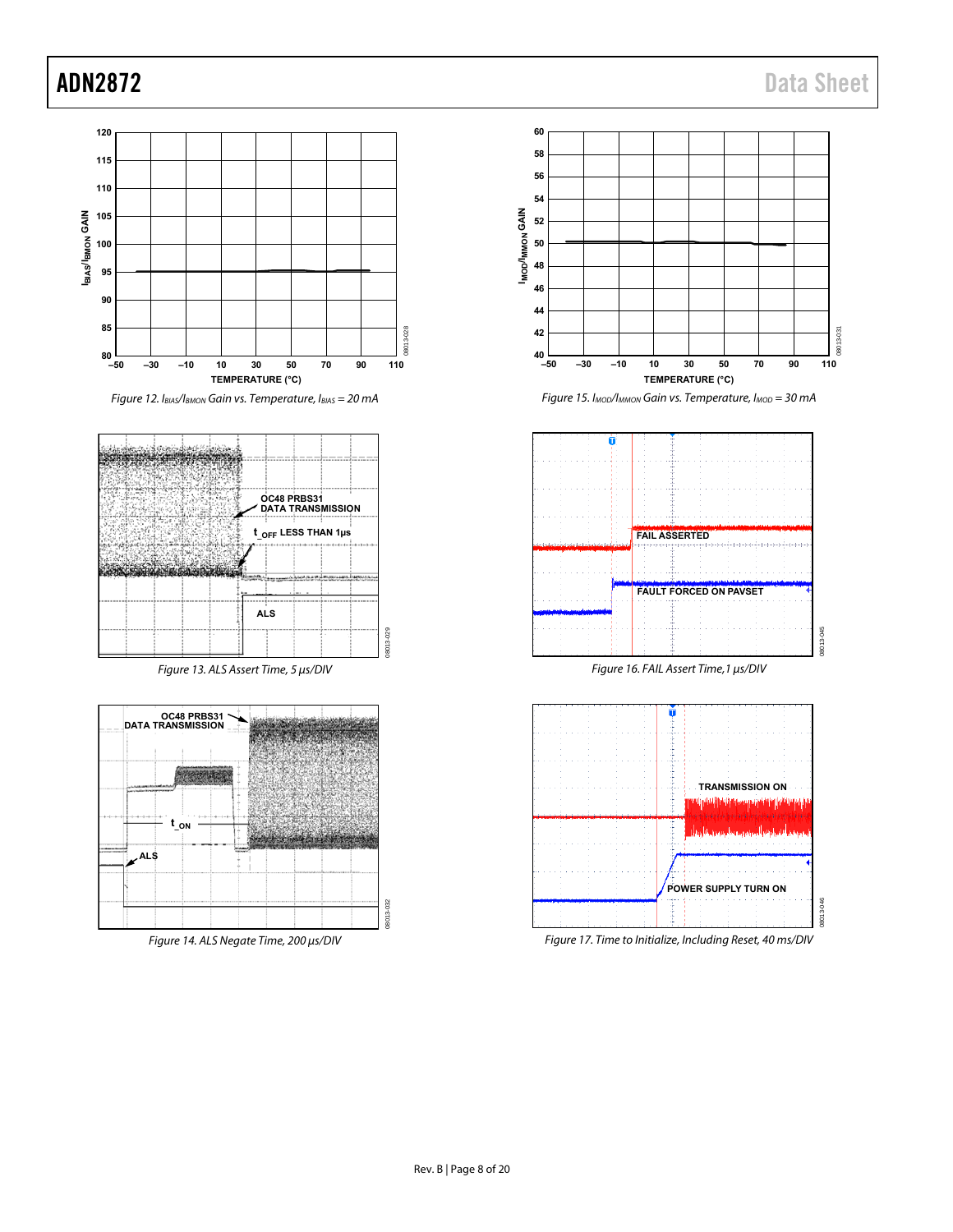## <span id="page-8-0"></span>OPTICAL WAVEFORMS

 $V_{CC}$  = 3.3 V and T<sub>A</sub> = 25°C, unless otherwise noted. Note that there was no change to PAVCAP and ERCAP values when different data rates were tested[. Figure 18,](#page-8-1) [Figure 19,](#page-8-2) and [Figure 20](#page-8-3) show multirate performance using the low cost Fabry Perot (FP) TOSA NEC NX7315UA[; Figure 21](#page-8-4) and [Figure 22](#page-8-5) show dual-loop performance over temperature using the DFB TOSA Sumitomo SLT2486.



<span id="page-8-1"></span>

<span id="page-8-2"></span>*Figure 19. Optical Eye 622 Mbps, 264 ps/DIV, PRBS 231 − 1, PAV = −4.5 dBm, ER = 9 dB, Mask Margin 50%*



<span id="page-8-3"></span>*Figure 20. Optical Eye 155 Mbps,1.078 ns/DIV, PRBS 231 − 1, PAV = −4.5 dBm, ER = 9 dB, Mask Margin 50%*





<span id="page-8-4"></span>*Figure 21. Optical Eye 2.488 Gbps, 65 ps/DIV, PRBS 231 − 1,*  $PAV = 0$  dBm,  $ER = 9$  dB, Mask Margin 22%,  $T_A = 25^{\circ}C$ 

**(ACQ LIMIT TEST) WAVEFORMS 1001**



<span id="page-8-5"></span>*Figure 22. Optical Eye 2.488 Gbps, 65 ps/DIV, PRBS 231 − 1, PAV = −0.2 dBm, ER = 8.96 dB, Mask Margin 21%, T<sub>A</sub> = 85°C* 

08013-020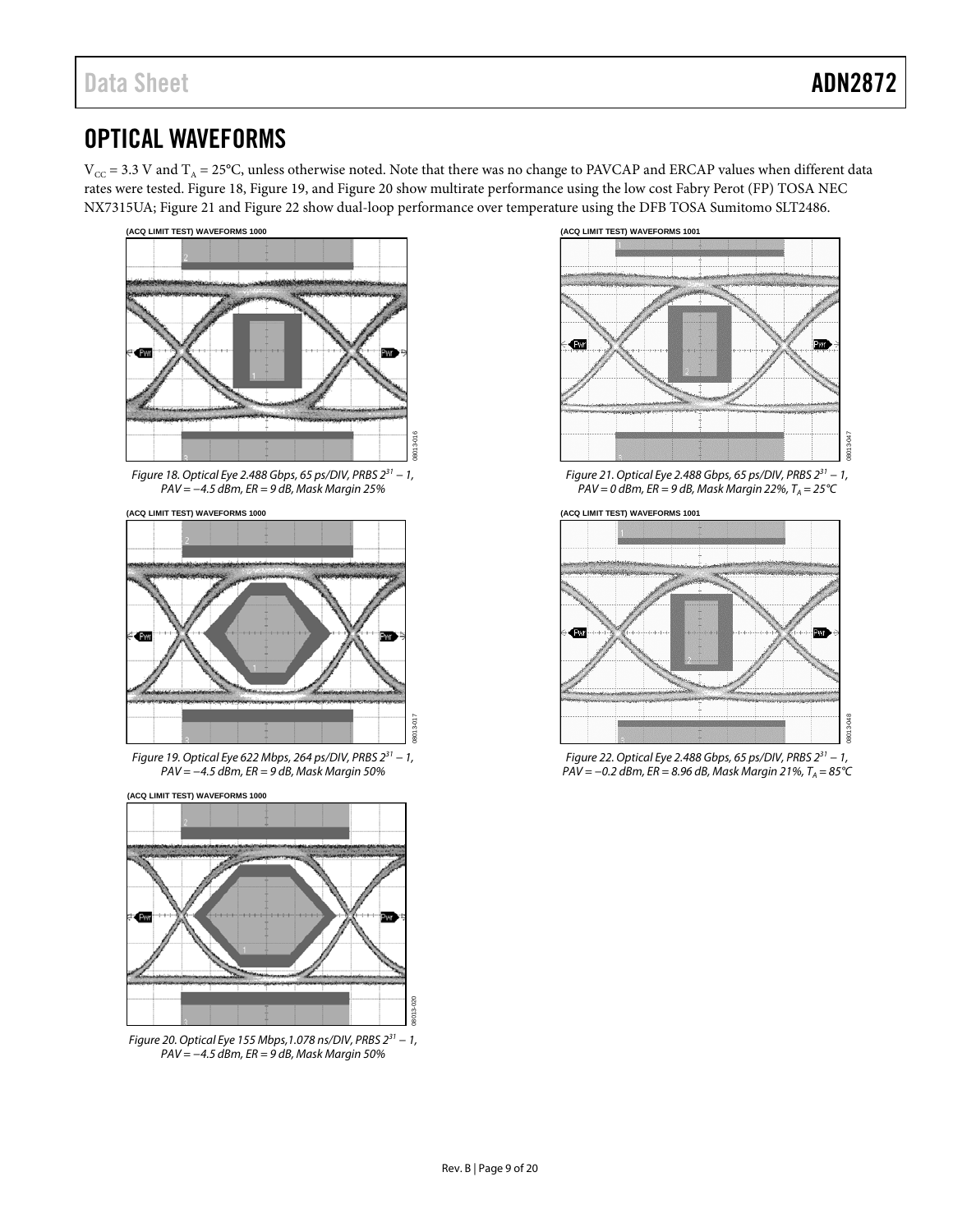## <span id="page-9-0"></span>THEORY OF OPERATION

Laser diodes have a current-in to light-out transfer function, as shown in [Figure 23.](#page-9-2) Two key characteristics of this transfer function are the threshold current,  $I<sub>TH</sub>$ , and slope in the linear region beyond the threshold current, referred to as slope efficiency, LI.



### <span id="page-9-2"></span><span id="page-9-1"></span>**DUAL-LOOP CONTROL**

Typically, laser threshold current and slope efficiency are both functions of temperature. For FP and DFB type lasers, the threshold current increases and the slope efficiency decreases with increasing temperature. In addition, these parameters vary as the laser ages. To maintain a constant optical average power and a constant optical ER over temperature and laser lifetime, it is necessary to vary the applied electrical bias current and modulation current to compensate for the laser changing LI characteristics.

Single-loop compensation schemes use the average monitor photodiode (MPD) current to measure and maintain the average optical output power over temperature and laser aging. The [ADN2872 i](http://www.analog.com/ADN2872?doc=ADN2872.pdf)s a dual-loop device, implementing both this primary average power control loop and a secondary control loop, which maintains a constant optical ER. The dual-loop control of the average power and ER implemented in the [ADN2872](http://www.analog.com/ADN2872?doc=ADN2872.pdf) can be used successfully with both lasers that maintain good linearity of LI transfer characteristics over temperature, and with those that exhibit increasing nonlinearity of the LI characteristics over temperature.

#### **Dual Loop**

Th[e ADN2872 u](http://www.analog.com/ADN2872?doc=ADN2872.pdf)ses a proprietary patented method to control both average power and ER. Th[e ADN2872](http://www.analog.com/ADN2872?doc=ADN2872.pdf) is constantly sending a test signal on the modulation current signal and reading the resulting change in the MPD current as a means of detecting the slope of the laser in real time. This information is used in a servo to control the ER of the laser, which is done in a timemultiplexed manner at a low frequency, typically 80 Hz[. Figure 24](#page-9-3)  shows the dual-loop control implementation on th[e ADN2872.](http://www.analog.com/ADN2872?doc=ADN2872.pdf) 



Figure 24. Dual-Loop Control of Average Power and ER

<span id="page-9-3"></span>A dual loop is made up of an average power control loop (APCL) and the ER control loop (ERCL), which are separated into two time states. During Time Φ1, the APCL is operating, and during Time Φ2, the ER loop is operating.

#### **Average Power Control Loop**

The APCL compensates for changes in the laser diode (LD), ITH and LI, by varying I<sub>BIAS</sub>. APC control is performed by measuring the MPD current, I<sub>MPD</sub>. This current is bandwidth limited by the MPD. This is not a problem because the APCL must be low frequency and the APCL must respond to the average current from the MPD. The APCL compares  $I_{\text{MPD}} \times R_{\text{PAVSET}}$  to the band gap (BGAP) voltage,  $V_{BGAP}$ . If  $I_{MPD}$  falls, the bias current is increased until  $I_{MPD} \times R_{PAVSET}$  equals  $V_{BGAP}$ . Conversely, if the  $I_{MPD}$ increases, I<sub>BIAS</sub> is decreased.

#### **Modulation Control Loop**

The ERCL measures the slope efficiency, LI, of the laser diode by monitoring the I<sub>MPD</sub> changes. During the ERCL, I<sub>MPD</sub> is temporarily increased by  $\Delta I_{\text{MOD}}$ . The ratio between  $I_{\text{MPD}}$  and  $\Delta I_{\text{MOD}}$ is a fixed ratio of 50:1, but during startup, this ratio is increased to decrease settling time.

During ERCL, switching in  $\Delta I_{\text{MOD}}$  causes a temporary increase in average optical power,  $\Delta P_{AV}$ . However, the APCL is disabled during ERCL, and the increase is kept small enough so as not to disturb the optical eye. When  $\Delta I_{\text{MOD}}$  is switched into the laser circuit, an equal current, IEX, is switched into the PAVSET resistor. The user sets the value of  $I_{EX}$ ; this is the ERSET setpoint. If ΔIMPD is too small, the control loop knows that LI has decreased, and increases I<sub>MPD</sub> and, therefore,  $\Delta I$ <sub>MOD</sub> accordingly until  $\Delta I$ <sub>MPD</sub> is equal to I<sub>EX</sub>. The previous control cycle status of the IBIAS and I<sub>MOD</sub> settings are stored on the hold capacitors, PAVCAP and ERCAP.

The ERCL is constantly measuring the actual LI curve; it compensates for the effects of temperature and for changes in the LI curve due to laser aging. Therefore, the laser can be calibrated once at 25°C so that it can then automatically control the laser over temperature. This eliminates the expensive and time consuming temperature calibration of a laser.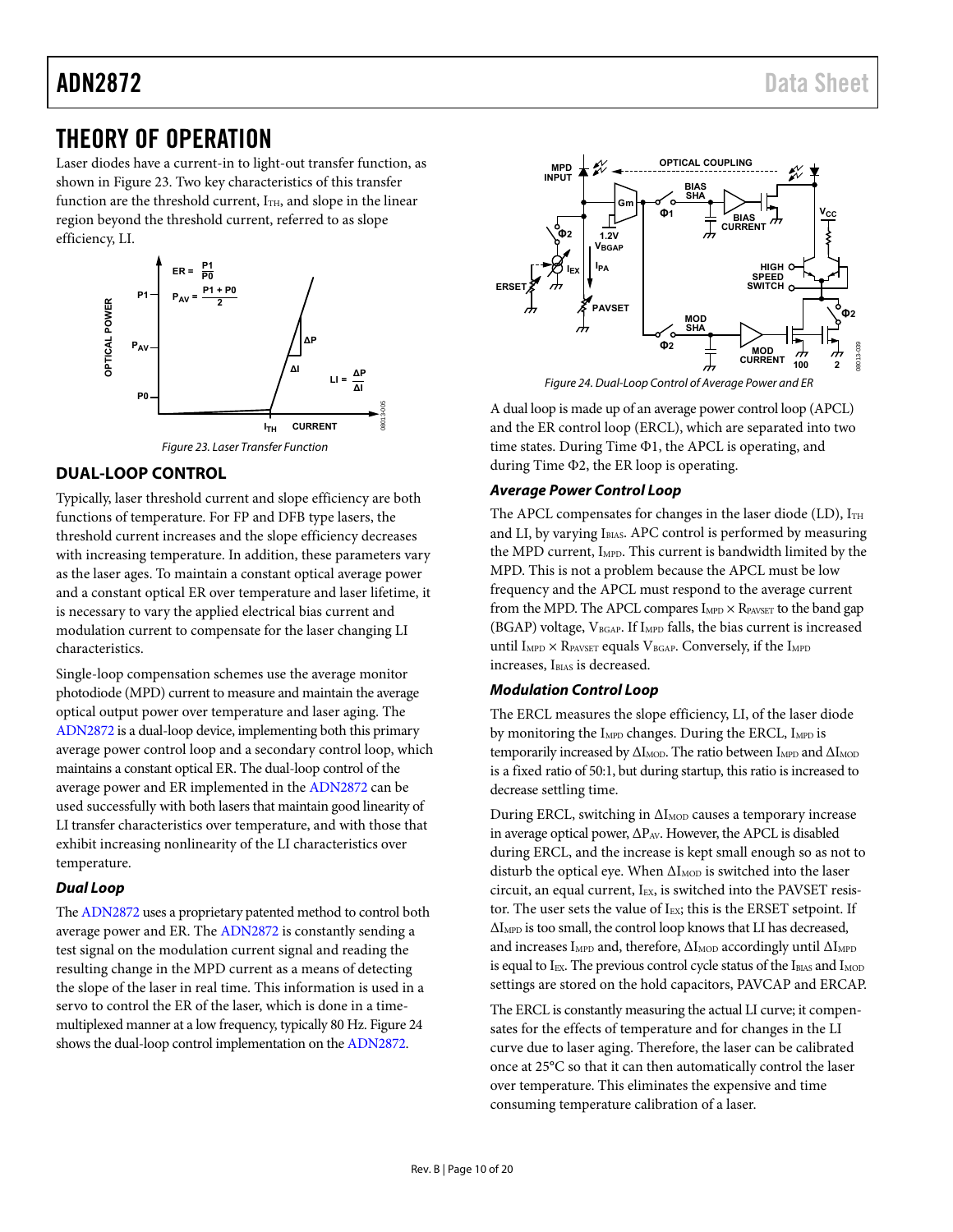#### *Operation with Lasers with Temperature-Dependent Nonlinearity of Laser LI Curve*

The [ADN2872](http://www.analog.com/ADN2872?doc=ADN2872.pdf) ERCL extracts information from the monitor photodiode signal relating to the slope of the LI characteristics at the Optical 1 level (P1). For lasers with good linearity over temperature, the slope measured by th[e ADN2872](http://www.analog.com/ADN2872?doc=ADN2872.pdf) at the Optical 1 level is representative of the slope anywhere on the LI curve. This slope information sets the required modulation current to achieve the required optical ER.



*Figure 25. Measurement of a Laser LI Curve Showing Laser Nonlinearity at High Temperatures*

<span id="page-10-2"></span>Some types of lasers have LI curves that become progressively more nonlinear with increasing temperature (see [Figure 25\)](#page-10-2). At temperatures where the LI curve shows significant nonlinearity, the LI curve slope measured by th[e ADN2872](http://www.analog.com/ADN2872?doc=ADN2872.pdf) at the Optical 1 level is no longer representative of the overall LI curve. It is evident that applying a modulation current based on this slope information cannot maintain a constant ER over temperature.

However, the [ADN2872](http://www.analog.com/ADN2872?doc=ADN2872.pdf) can be configured to maintain near constant optical bias and an ER with a laser exhibiting a monotonic temperature-dependent nonlinearity. To implement this correction, it is necessary to characterize a small sample of lasers for their typical nonlinearity by measuring them at two temperature points, typically 25°C and 85°C. The measured nonlinearity determines the amount of feedback to apply.

Typically, the user must characterize five to 10 lasers of a particular model to obtain a good number. The product can then be calibrated at 25°C only, avoiding the expense of temperature calibration. Typically, the microcontroller measures the laser and apply the feedback. This scheme is particularly suitable for circuits that already use a microcontroller for control and digital diagnostic monitoring.

The ER correction scheme, while using the average nonlinearity for the laser population, supplies a corrective measurement based on the actual performance of each laser as measured during operation. The ER correction scheme corrects for errors due to laser nonlinearity while the dual loop continues to adjust for changes in the Laser LI.

For more details on maintaining average optical power and ER over temperature when working with lasers displaying a temperature-dependent nonlinearity of LI curve, contact sales at Analog Devices.

### <span id="page-10-0"></span>**CONTROL**

The [ADN2872](http://www.analog.com/ADN2872?doc=ADN2872.pdf) has two methods for setting the average power  $(P_{AV})$  and ER. The average power and ER can be voltage set using the voltage DAC outputs of a microcontroller to provide controlled reference voltages to PAVREF and ERREF. Alternatively, the average power and ER can be resistor set using potentiometers at the PAVSET and ERSET pins, respectively.

### <span id="page-10-1"></span>**VOLTAGE SETPOINT CALIBRATION**

The [ADN2872](http://www.analog.com/ADN2872?doc=ADN2872.pdf) allows an interface to a microcontroller for both control and monitoring (se[e Figure 26\)](#page-11-0). The average power at the PAVSET pin and ER at the ERSET pin can be set using the DAC of the microcontroller to provide controlled reference voltages to PAVREF and ERREF. Note that during power-up, there is an internal sequence that allows 25 ms before enabling the alarms; therefore, the user must ensure that the voltage for PAVREF and ERREF are active within 20 ms.

$$
PAVREF = P_{AV} \times R_{SP} \times RPAV
$$
 (V)

$$
ERREF = R_{ERSET} \times \frac{I_{MPD\_CW}}{P_{CW}} \times \frac{ER-1}{ER+1} \times P_{AV}
$$
 (V)

where:

*PAV* (mW) is the average power required. *ER* is the desired extinction ratio (ER = P1/P0).  $R_{SP}$  (A/W) is the monitor photodiode responsivity. *I<sub>MPD CW</sub>* (mA) is the MPD current at that specified PCW.  $P_{CW}$  (mW) is the dc optical power specified on the laser data sheet.

In voltage setpoint, RPAV and  $R_{ERSET}$  must be 1 k $\Omega$  resistors with a 1% tolerance and a temperature coefficient of 50 ppm/°C.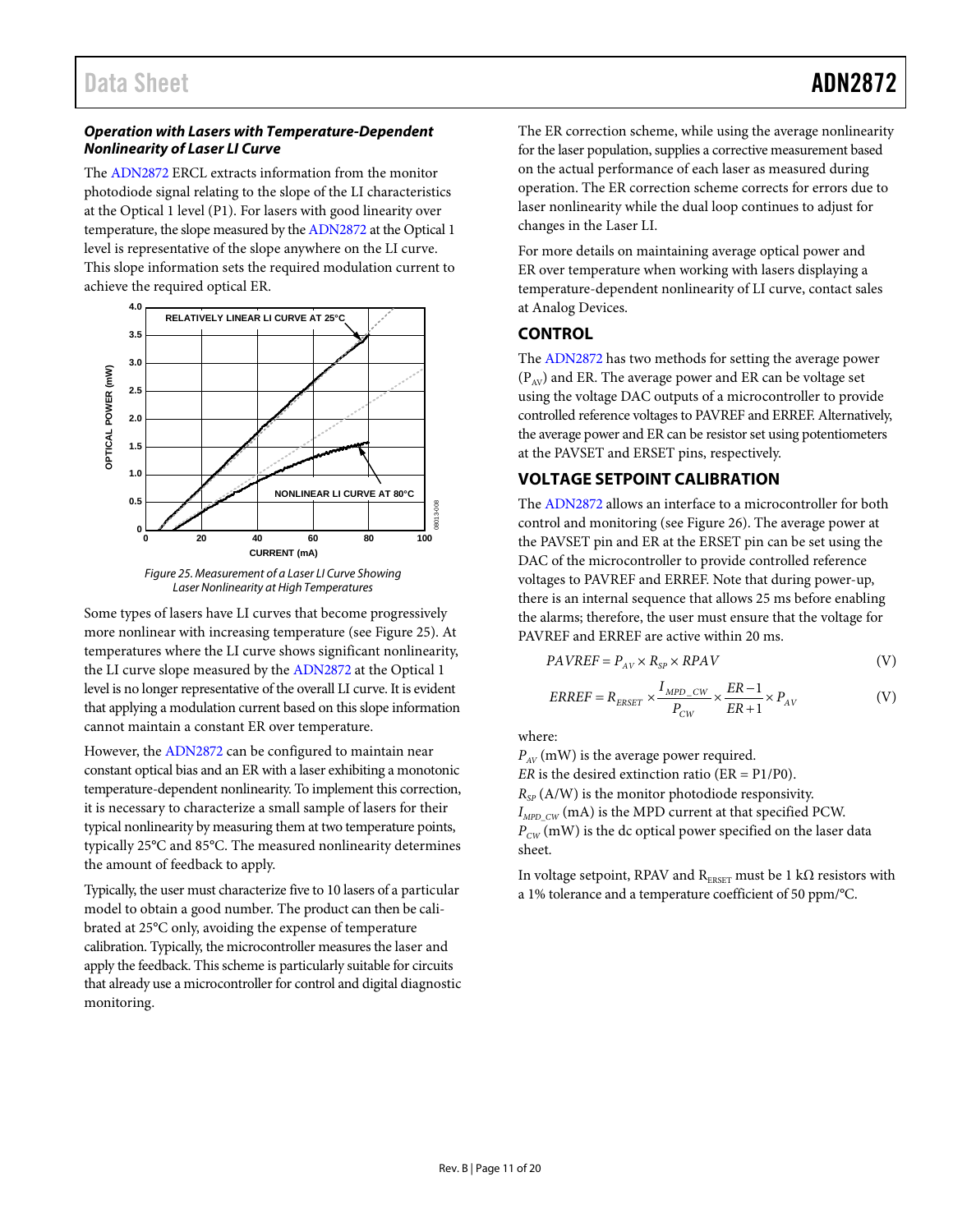



<span id="page-11-0"></span>

<span id="page-11-1"></span>*Figure 27[. ADN2872U](http://www.analog.com/ADN2872?doc=ADN2872.pdf)sing Resistor Setpoint Calibration of Average Power and Energy Ratio*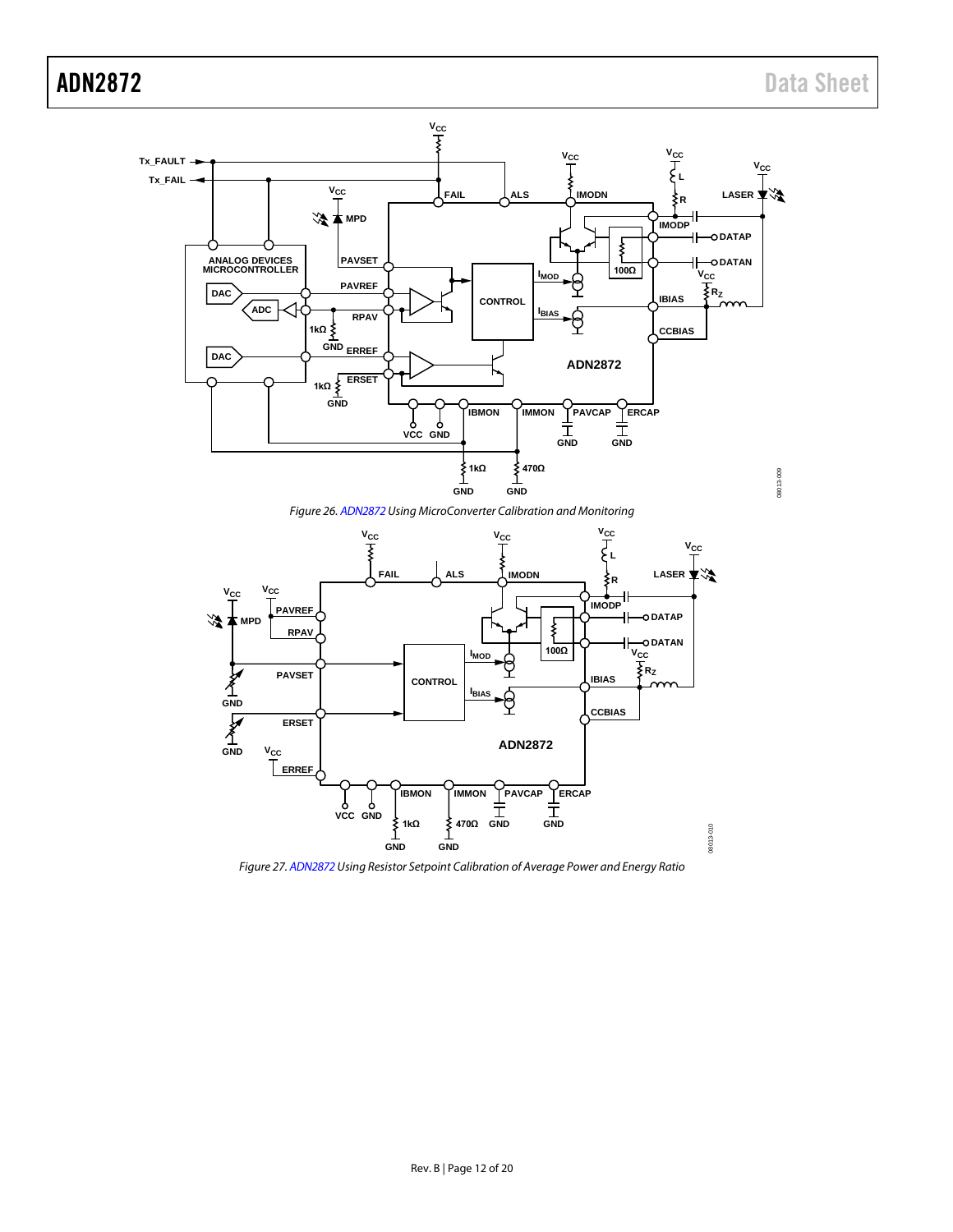#### <span id="page-12-0"></span>**RESISTOR SETPOINT CALIBRATION**

In resistor setpoint calibration, the PAVREF, ERREF, and RPAV pins must all be tied to VCC. Average power and ER can be set using the PAVSET and ERSET pins, respectively. A resistor is placed between the pin and GND to set the current flowing in each pin, as shown i[n Figure 27.](#page-11-1) Th[e ADN2872](http://www.analog.com/ADN2872?doc=ADN2872.pdf) ensures that both PAVSET and ERSET are kept 1.2 V above GND. The PAVSET and ERSET resistors are given by

$$
R_{PAVSET} = \frac{1.23 \text{ V}}{P_{AV} \times R_{SP}} \tag{ \Omega}
$$

$$
R_{ERSET} = \frac{1.23 \text{ V}}{I_{MPD\_CW}} \times \frac{ER - 1}{ER + 1} \times P_{AV}
$$
 (Ω)

where:

*PAV* (mW) is the average power required.  $R_{SP}$  (A/W) is the monitor photodiode responsivity.  $P_{CW}$  (mW) is the dc optical power specified on the laser data sheet. *I<sub>MPD CW</sub>* (mA) is the MPD current at that specified PCW. *ER* is the desired extinction ratio ( $ER = P1/P0$ ).

#### <span id="page-12-1"></span>**I<sub>MPD</sub> MONITORING**

 $I<sub>MPD</sub>$  monitoring can be implemented for voltage setpoint and resistor setpoint as follows.

#### *Voltage Setpoint*

In voltage setpoint calibration, the following methods can be used for I<sub>MPD</sub> monitoring.

#### **Method 1: Measuring Voltage at RPAV**

The  $I<sub>MPD</sub>$  current is equal to the voltage at RPAV divided by the value of RPAV (see [Figure 28\)](#page-12-2) as long as the laser is on and is being controlled by the control loop. This method does not provide a valid  $I<sub>MPD</sub>$  reading when the laser is in shutdown or fail mode. A microconverter-buffered ADC input can be connected to RPAV to make this measurement. No decoupling or filter capacitors must be placed on the RPAV node because this can disturb the control loop.



<span id="page-12-2"></span>*Figure 28. Single Measurement of I<sub>MPD</sub> at RPAV in Voltage Setpoint Mode* 

#### **Method 2: Measuring I<sub>MPD</sub> Across a Sense Resistor**

The second method has the advantage of providing a valid  $I_{MPD}$ reading at all times but has the disadvantage of requiring a differential measurement across a sense resistor directly in series with the  $I<sub>MPD</sub>$ . As shown in [Figure 29,](#page-12-3) a small resistor, Rx, is placed in series with the  $I_{\text{MPD}}$ . If the laser used in the design has a pinout where the monitor photodiode cathode and the lasers anode are not connected, a sense resistor can be placed in series with the photodiode cathode and  $V_{CC}$ , as shown in Figure 30. When choosing the value of the resistor, the user must take into account the expected  $I_{\text{MPD}}$  value in normal operation. The resistor must be large enough to make a significant signal for the buffered ADC to read, but small enough not to cause a significant voltage reduction across the  $I_{\text{MPD}}$ . The voltage across the sense resistor must not exceed 250 mV when the laser is in normal operation. It is recommended that a 10 pF capacitor be placed in parallel with the sense resistor.



<span id="page-12-3"></span>*Figure 29. Differential Measurement of IMPD Across a Sense Resistor*



*Figure 30. Single Measurement of IMPD Across a Sense Resistor*

#### <span id="page-12-4"></span>*Resistor Setpoint*

In resistor setpoint calibration, the current through the resistor from PAVSET to ground is the I<sub>MPD</sub> current. The recommended method for measuring the  $I_{MPD}$  current is to place a small resistor in series with the PAVSET resistor (or potentiometer) and measure the voltage across this resistor, as shown i[n Figure 31.](#page-13-5)  The  $I<sub>MPD</sub>$  current is then equal to this voltage divided by the value of the resistor used. In resistor setpoint, PAVSET is held to 1.2 V nominal; it is recommended that the sense resistor must be selected so that the voltage across the sense resistor does not exceed 250 mV.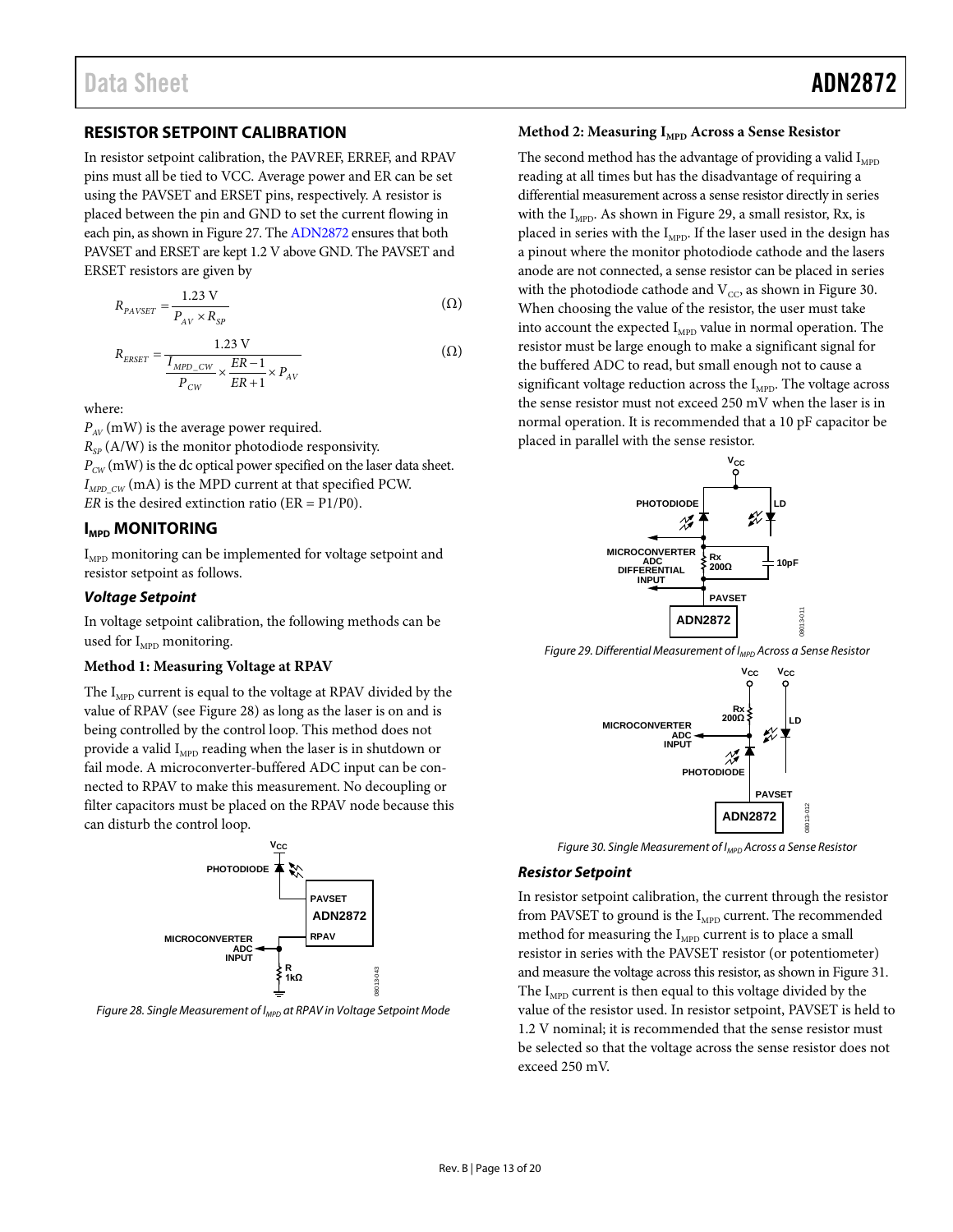

*Figure 31. Single Measurement of I<sub>MPD</sub> Across a* Sense Resistor in Resistor Setpoint I<sub>MPD</sub> Monitoring

#### <span id="page-13-5"></span><span id="page-13-0"></span>**LOOP BANDWIDTH SELECTION**

To ensure that th[e ADN2872](http://www.analog.com/ADN2872?doc=ADN2872.pdf) control loops have sufficient bandwidth, the average power loop capacitor (PAVCAP) and the ER loop capacitor (ERCAP) are calculated using the laser slope efficiency and the average power required.

For resistor setpoint control,

$$
PAVCAP = 3.2 \times 10^{-6} \times \frac{LI}{P_{AV}}
$$
 (Farad)

$$
ERCAP = \frac{PAVCAP}{2}
$$
 (Farad)

For voltage setpoint control,

$$
PAVCAP = 1.28 \times 10^{-6} \times \frac{LI}{P_{AV}}
$$
 (Farad)

$$
ERCAP = \frac{PAVCAP}{2}
$$
 (Farad)

where:

*PAV* (mW) is the average power required.

*LI* (mW/mA) is the typical slope efficiency at 25°C of a batch of lasers that are used in a design.

The preceding capacitor estimation formulas obtain a centered value for the particular type of laser that is used in a design and average power setting. Laser LI can vary by a factor of 7 between different physical lasers of the same type and across temperature without the need to recalculate the PAVCAP and ERCAP values. In the ac coupling configuration, LI can be calculated as

$$
LI = \frac{P1 - P0}{I_{MOD}} \tag{mW/mA}
$$

where *P1* is the optical power (mW) at the one level and *P0* is the optical power (mW) at the zero level.

These capacitors are placed between the PAVCAP and ERCAP pins and ground. It is important that these capacitors are low leakage multilayer ceramics with an insulation resistance greater than 100 GΩ or a time constant of 1000 sec, whichever is less. The capacitor tolerance can be ±30% from the calculated value to the available off the shelf value, including the tolerance of the capacitor.

#### <span id="page-13-1"></span>**POWER CONSUMPTION**

The [ADN2872](http://www.analog.com/ADN2872?doc=ADN2872.pdf) die temperature must be kept below 125°C. The LFCSP package has an exposed paddle that must be connected such that it is at the same potential as th[e ADN2872](http://www.analog.com/ADN2872?doc=ADN2872.pdf) ground pins. Power consumption can be calculated as:

$$
I_{CC} = I_{CC} min + 0.3 I_{MOD}
$$
  
\n
$$
P = V_{CC} \times I_{CC} + (I_{BIAS} \times V_{BIAS_PIN}) + I_{MOD} (V_{MODP_PIN} + V_{MODPIN})/2
$$
  
\n
$$
T_{DIE} = T_{AMBEINT} + \theta_{JA} \times P
$$

where:

 $I_{CC}$  *min* is 30 mA, the typical value of  $I_{CC}$  provided in [Table 1](#page-2-3) with  $I_{BIAS} = I_{MOD} = 0$ .

 $T_{\text{DIE}}$  is the die temperature.

 $T_{AMBERT}$  is the ambient temperature.

 $V_{BIAS-PN}$  is the voltage at the IBIAS pin.

*V<sub>MODP\_PIN</sub>* is the voltage at the IMODP pin.

 $V<sub>MODN-PIN</sub>$  is the voltage at the IMODN pin.

Thus, the maximum combination of  $I_{BIAS} + I_{MOD}$  must be calculated.

#### <span id="page-13-2"></span>**AUTOMATIC LASER SHUTDOWN (Tx\_DISABLE)**

ALS (Tx\_DISABLE) is an input that shuts down the transmitter optical output. The ALS pin is pulled up internally with a 6 k $\Omega$ resistor and conforms to SFP MSA specifications. When ALS is logic high or open, both the bias and modulation currents are turned off.

#### <span id="page-13-3"></span>**BIAS AND MODULATION MONITOR CURRENTS**

IBMON and IMMON are current-controlled current sources that mirror a ratio of the bias and modulation current. The monitor bias current, IBMON, and the monitor modulation current, IMMON, must both be connected to ground through a resistor to provide a voltage proportional to the bias current and modulation current, respectively. When using a microcontroller, the voltage developed across these resistors can be connected to two of the ADC channels, making available a digital representation of the bias and modulation current.

#### <span id="page-13-4"></span>**IBIAS PIN**

[ADN2872](http://www.analog.com/ADN2872?doc=ADN2872.pdf) has one on-chip, 800  $\Omega$  pull-up resistor. The current sink from this resistor is  $V_{IBIAS}$  dependent.

$$
I_{UP} = \frac{V_{CC} - V_{IBIAS}}{0.8}
$$
 (mA)

where  $V_{IBIAS}$  is the voltage measured at the IBIAS pin after setup of one laser bias current,  $I_{BIAS}$ . Usually, when set up, a maximum laser bias current of 100 mA results in a  $V_{\text{IBIAS}}$  of about 1.2 V. In a worst-case scenario,  $V_{CC}$  = 3.6 V,  $V_{IBIAS}$  = 1.2 V, and  $I_{UP} \le 3$  mA.

This on-chip resistor helps to damp out the low frequency oscillation observed from some inexpensive lasers. If the onchip resistance does not provide enough damping, one external  $R<sub>z</sub>$  may be necessary (se[e Figure 32](#page-14-2) an[d Figure 33\)](#page-14-3).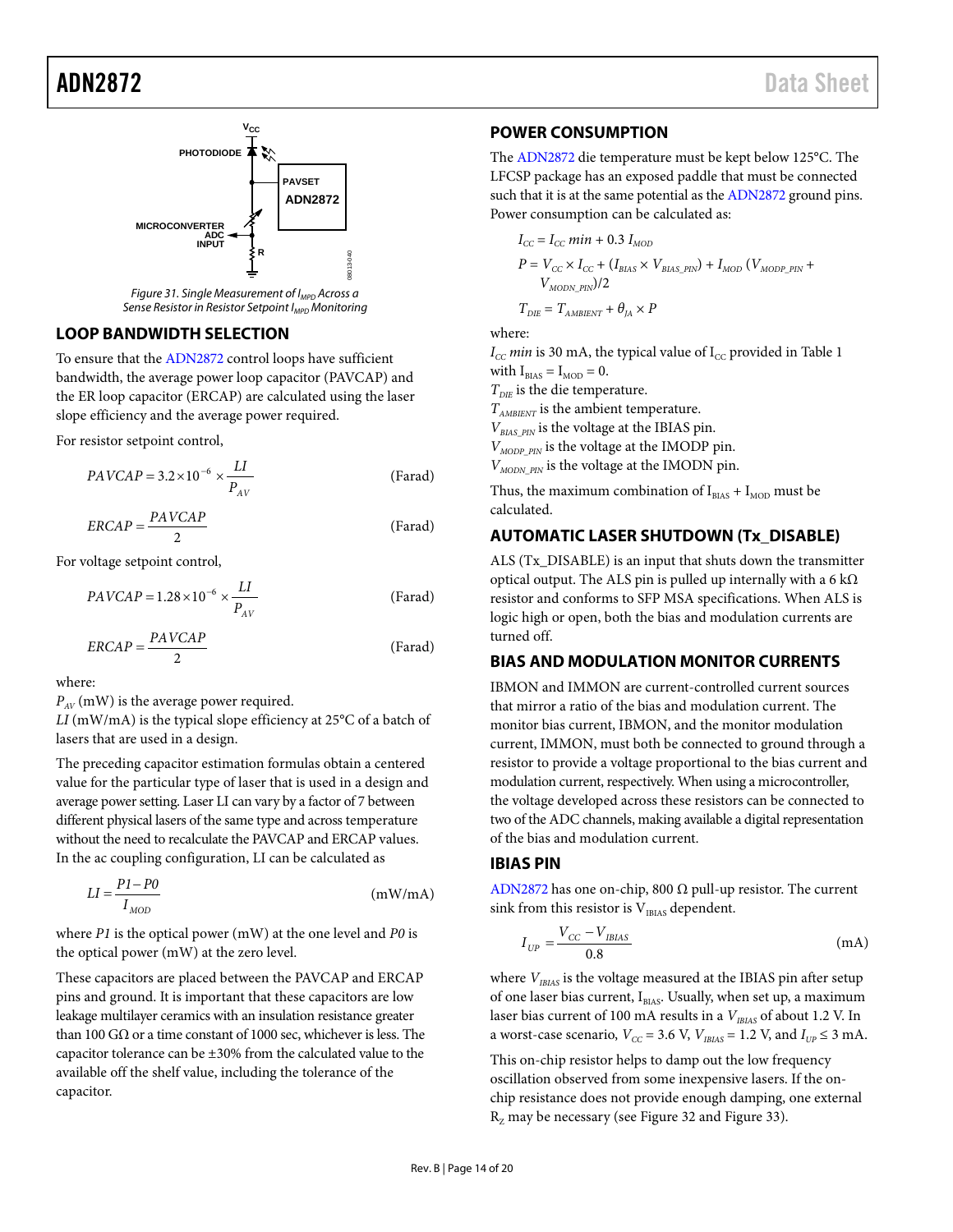### <span id="page-14-0"></span>**DATA INPUTS**

Data inputs must be ac-coupled (10 nF capacitors are recommended) and are terminated via a 100 Ω internal resistor between the DATAP and DATAN pins. A high impedance circuit sets the common-mode voltage and is designed to allow maximum input voltage headroom over temperature. It is necessary to use ac coupling to eliminate the need for matching between commonmode voltages.

### <span id="page-14-1"></span>**LASER DIODE INTERFACING**

The schematic in [Figure 32 d](#page-14-2)escribes the recommended circuit for interfacing th[e ADN2872](http://www.analog.com/ADN2872?doc=ADN2872.pdf) to most TO-Can or coax lasers. These lasers typically have impedances of 5  $\Omega$  to 7  $\Omega$  and have axial leads. The circuit shown works over the full range of data rates from 155 Mbps to 3.3 Gbps including multirate operation (with no change to PAVCAP and ERCAP values); se[e Figure 18,](#page-8-1)  [Figure 19,](#page-8-2) an[d Figure 20](#page-8-3) in th[e Typical Performance Characteristics](#page-6-0)  section for multirate performance examples. Coax lasers have special characteristics that make them difficult to interface to. They tend to have higher inductance, and their impedance is not well controlled. The circuit in [Figure 32 o](#page-14-2)perates by deliberately misterminating the transmission line on the laser side, while providing a very high quality matching network on the driver side. The impedance of the driver side matching network is very flat vs. frequency and enables multirate operation. A series damping resistor must not be used.



<span id="page-14-3"></span><span id="page-14-2"></span>Figure 32. Recommended Interface fo[r ADN2872 A](http://www.analog.com/ADN2872?doc=ADN2872.pdf)C Coupling

The 30  $\Omega$  transmission line used is a compromise between drive current required and total power consumed. Other transmission line values can be used, with some modification of the component values. The R and C snubber values i[n Figure 32,](#page-14-2) 24 Ω and 2.2 pF, respectively, represent a starting point and must be tuned for the particular model of laser being used.  $R<sub>P</sub>$ , the pull-up resistor, is in series with a very small (0.5 nH) inductor. In some cases, an inductor is not required or can be accommodated with deliberate parasitic inductance, such as a thin trace or a via placed on the PC board.

Take care to mount the laser as close as possible to the PC board, minimizing the exposed lead length between the laser can and the edge of the board. The axial lead of a coax laser is very inductive (approximately 1 nH per millimeter). Long exposed leads result in slower edge rates and reduced eye margin.

Recommended component layouts and gerber files are available by contacting sales at Analog Devices. Note that the circuit in [Figure 32 c](#page-14-2)an supply up to 56 mA of modulation current to the laser, sufficient for most lasers available today. Higher currents can be accommodated by changing transmission lines and backmatch values. This interface circuit is not recommended for butterfly-style lasers or other lasers with 25  $\Omega$  characteristic impedance. Instead, a 25 Ω transmission line and inductive (instead of resistive) pull-up is recommended. Contact sales for recommendations on transmission lines and backmatch values.

The [ADN2872 a](http://www.analog.com/ADN2872?doc=ADN2872.pdf)lso supports differential drive schemes. These can be particularly useful when driving VCSELs or other lasers with slow fall times. Differential drive can be implemented by adding a few extra components. A possible implementation is shown in [Figure 33.](#page-14-3) 

I[n Figure 32](#page-14-2) an[d Figure 33,](#page-14-3) Resistor  $R_z$  is required to achieve optimum eye quality. The recommended value is approximately 200 Ω ~ 500 Ω.

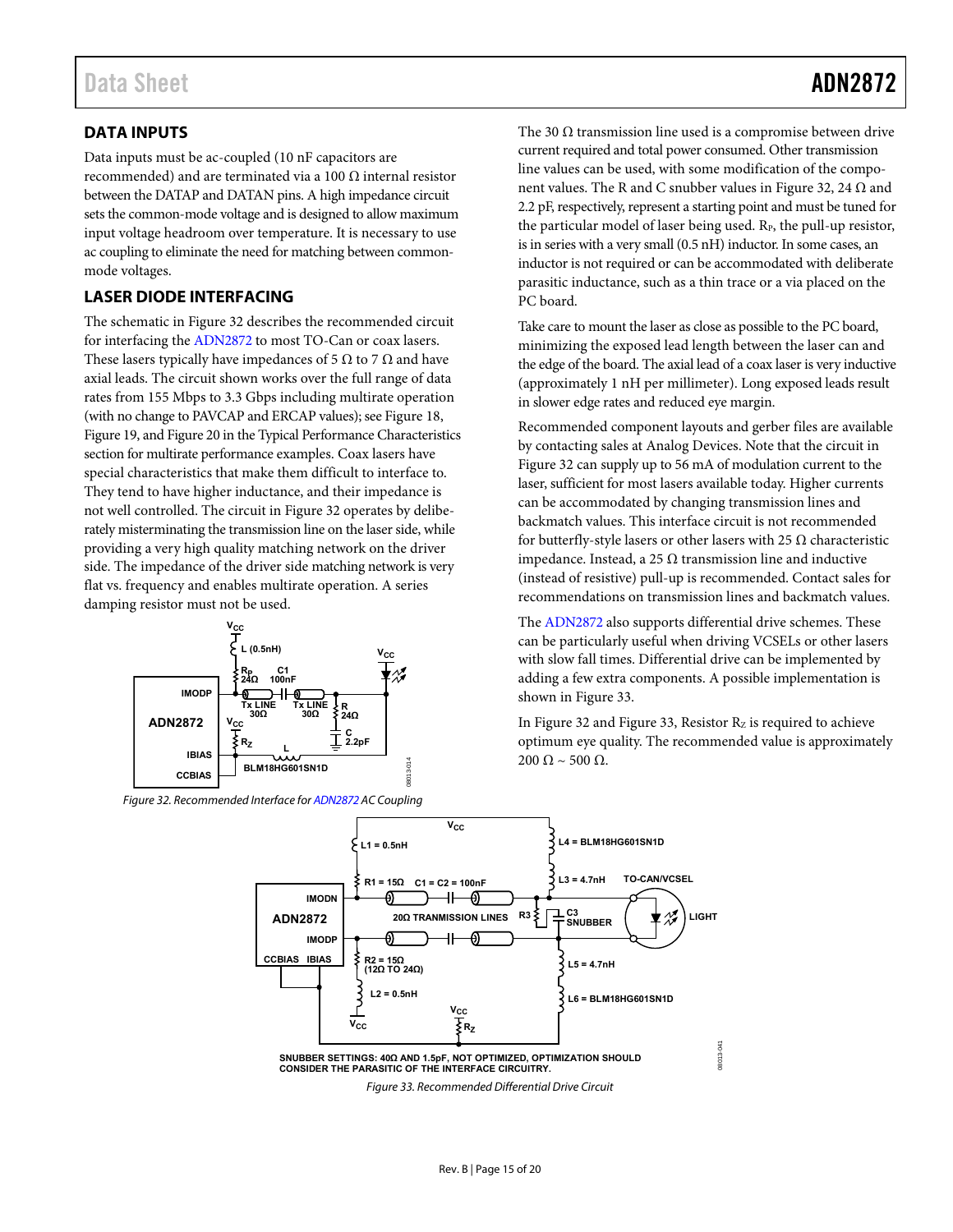#### <span id="page-15-0"></span>**ALARMS**

The [ADN2872](http://www.analog.com/ADN2872?doc=ADN2872.pdf) has a latched active high monitoring alarm (FAIL). The FAIL alarm output is an open drain in conformance with SFP MSA specification requirements.

The [ADN2872](http://www.analog.com/ADN2872?doc=ADN2872.pdf) has a three-fold alarm system that covers:

- Use of a bias current higher than expected, likely as a result of laser aging.
- Out-of-bounds average voltage at the monitor photodiode (MPD) input, indicating an excessive amount of laser power or a broken loop.
- Undervoltage in the IBIAS pin (laser diode cathode) that increases the laser power.

The bias current alarm trip point is set by selecting the value of resistor on the IBMON pin to GND. The alarm is triggered when the voltage on the IBMON pin goes above 1.2 V.

FAIL is activated when the single-point faults i[n Table 5](#page-15-1) occur.

#### <span id="page-15-1"></span>**Table 5[. ADN2872](http://www.analog.com/ADN2872?doc=ADN2872.pdf) Single-Point Alarms**

| Alarm Type           | <b>Mnemonic</b>                                                             | Overvoltage or Short to $V_{cc}$ Condition                                         | Undervoltage or Short to<br><b>GND Condition</b> |
|----------------------|-----------------------------------------------------------------------------|------------------------------------------------------------------------------------|--------------------------------------------------|
| <b>Bias Current</b>  | <b>IBMON</b>                                                                | Alarm if $> 1.2 V$                                                                 | lgnore                                           |
| <b>MPD Current</b>   | <b>PAVSET</b>                                                               | Alarm if $> 2.0 V$                                                                 | Alarm if $< 0.4$ V                               |
| <b>Crucial Nodes</b> | ERREF (the ERRREF is designed tied to<br>$V_{cc}$ in resistor setting mode) | Alarm if shorted to $V_{cc}$ (the alarm is valid for<br>voltage setting mode only) | Alarm if shorted to GND                          |
|                      | <b>IBIAS</b>                                                                | lgnore                                                                             | Alarm if $< 0.6 V$                               |

#### **Table 6[. ADN2872](http://www.analog.com/ADN2872?doc=ADN2872.pdf) Response to Various Single-Point Faults in AC-Coupled Configuration, as Shown in [Figure 32](#page-14-2)**

| <b>Mnemonic</b> | Short to $V_{cc}$                     | <b>Short to GND</b>                              | Open                                              |
|-----------------|---------------------------------------|--------------------------------------------------|---------------------------------------------------|
| <b>CCBIAS</b>   | Fault state occurs                    | Fault state occurs                               | Does not increase laser average power             |
| <b>PAVSET</b>   | Fault state occurs                    | Fault state occurs                               | Fault state occurs                                |
| <b>PAVREF</b>   | Voltage mode: fault state occurs      | Fault state occurs                               | Fault state occurs                                |
|                 | Resistor mode: tied to $V_{cc}$       |                                                  |                                                   |
| <b>RPAV</b>     | Voltage mode: fault state occurs      | Fault state occurs                               | Voltage mode: fault state occurs                  |
|                 | Resistor mode: tied to $V_{cc}$       |                                                  | Resistor mode: does not increase<br>average power |
| <b>ERCAP</b>    | Does not increase laser average power | Does not increase laser average power            | Does not increase laser average power             |
| <b>PAVCAP</b>   | Fault state occurs                    | Fault state occurs                               | Fault state occurs                                |
| <b>DATAP</b>    | Does not increase laser average power | Does not increase laser average power            | Does not increase laser average power             |
| <b>DATAN</b>    | Does not increase laser average power | Does not increase laser average power            | Does not increase laser average power             |
| <b>ALS</b>      | Output currents shut off              | Normal currents                                  | Output currents shut off                          |
| <b>ERSET</b>    | Does not increase laser average power | Does not increase laser average power            | Does not increase laser average power             |
| <b>IMMON</b>    | Does not affect laser power           | Does not increase laser average power            | Does not increase laser average power             |
| <b>ERREF</b>    | Voltage mode: fault state occurs      | Voltage mode: does not increase<br>average power | Does not increase laser average power             |
|                 | Resistor mode: tied to $V_{cc}$       | Resistor mode: fault state occurs                |                                                   |
| <b>IBMON</b>    | Fault state occurs                    | Does not increase laser average power            | Does not increase laser average power             |
| <b>FAIL</b>     | Fault state occurs                    | Does not increase laser average power            | Does not increase laser average power             |
| <b>IMODP</b>    | Does not increase laser average power | Does not increase laser average power            | Does not increase laser average power             |
| <b>IMODN</b>    | Does not increase laser average power | Does not increase laser average power            | Does not increase laser power                     |
| <b>IBIAS</b>    | Fault state occurs                    | Fault state occurs                               | Fault state occurs                                |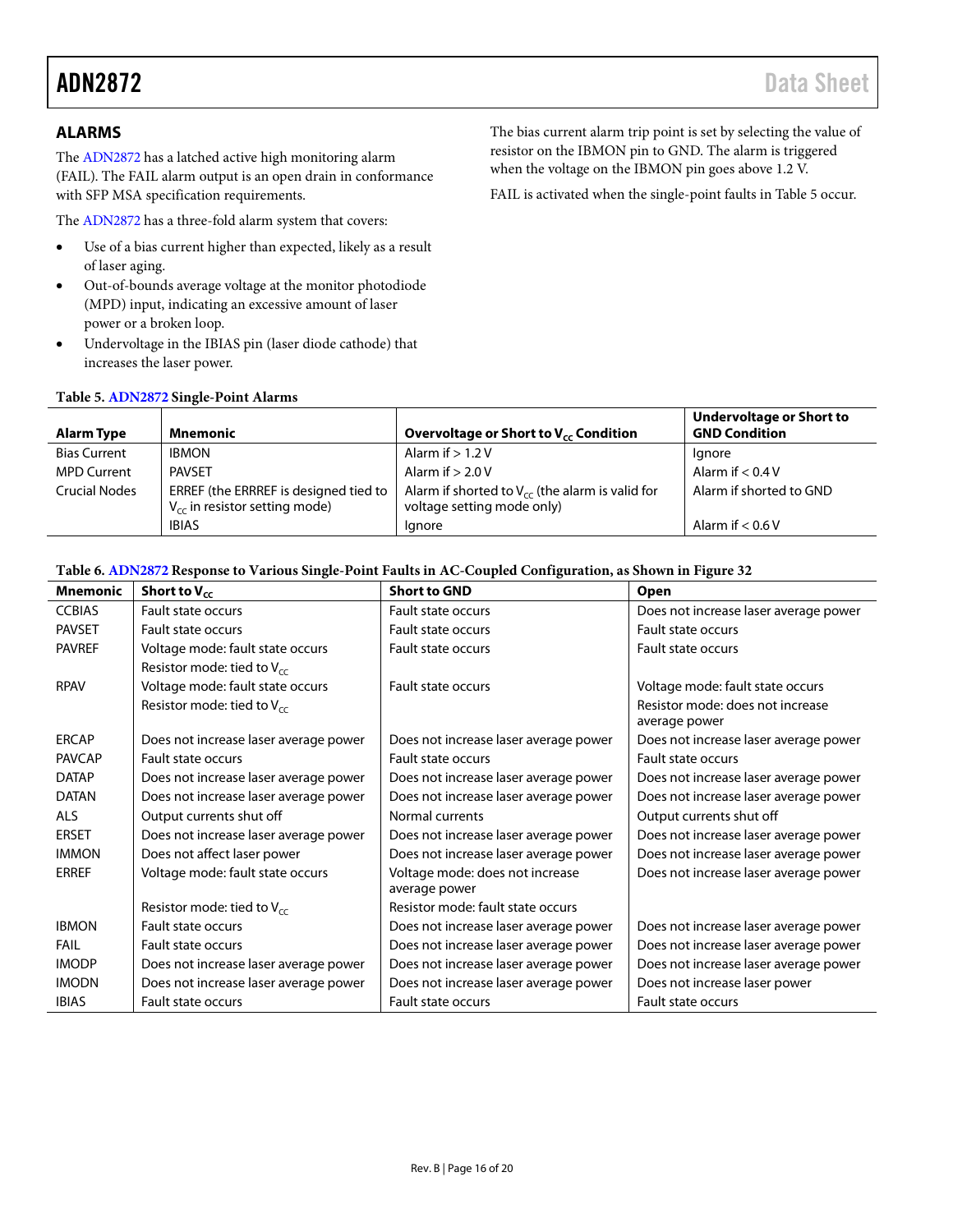## <span id="page-16-0"></span>OUTLINE DIMENSIONS



*4 mm × 4 mm Body and 0.75 mm Package Height (CP-24-14) Dimensions shown in millimeters*

#### <span id="page-16-1"></span>**ORDERING GUIDE**

| Model <sup>1</sup> | Temperature Range | <b>Package Description</b>                    | <b>Package Option</b> | <b>Ordering Quantity</b> |
|--------------------|-------------------|-----------------------------------------------|-----------------------|--------------------------|
| ADN2872ACPZ        | −40°C to +85°C    | 24-Lead Lead Frame Chip Scale Package [LFCSP] | CP-24-14              | 490                      |
| ADN2872ACPZ-R7     | –40°C to +85°C    | 24-Lead Lead Frame Chip Scale Package [LFCSP] | $CP-24-14$            | 1500                     |

 $1 Z =$  RoHS Compliant Part.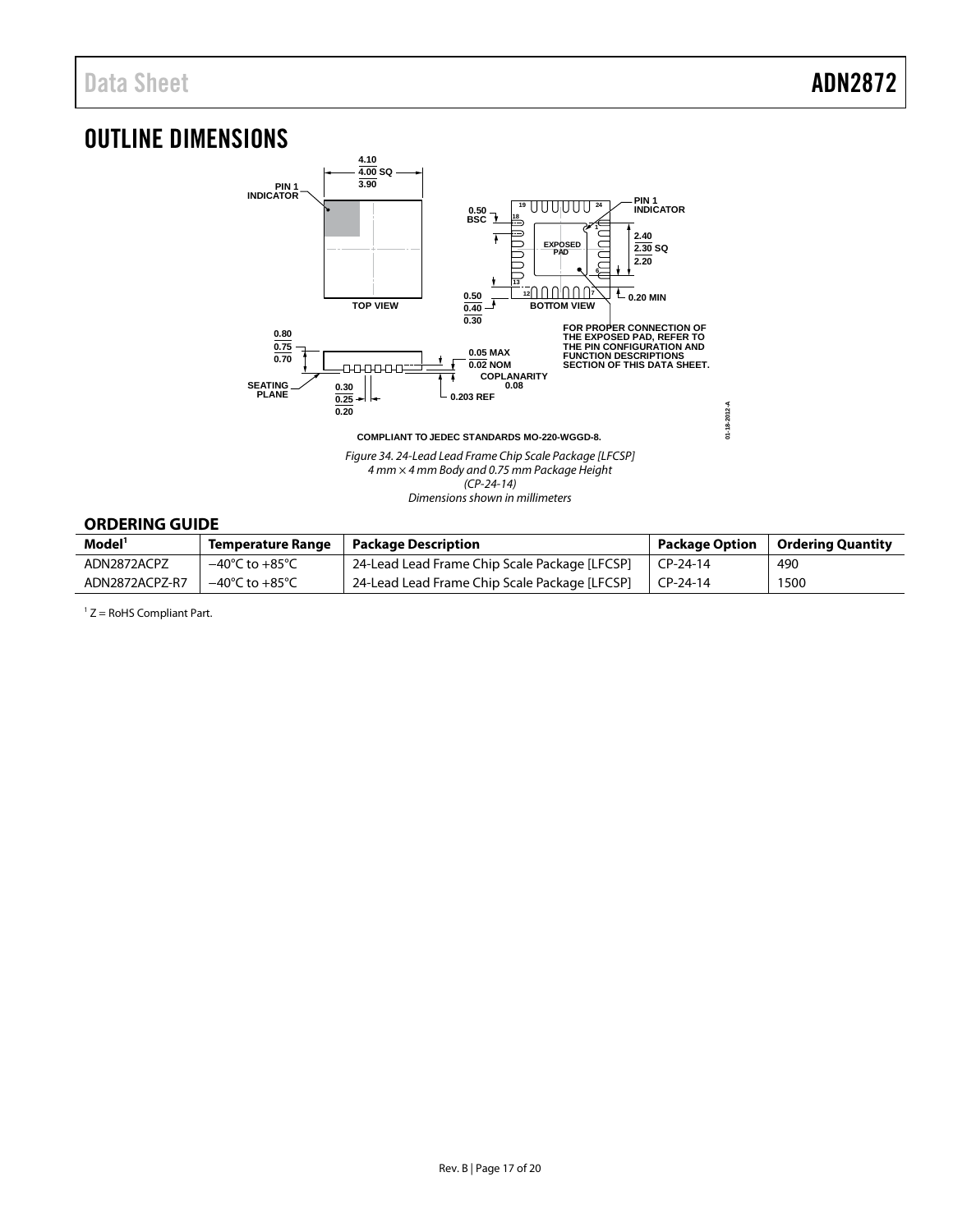## **NOTES**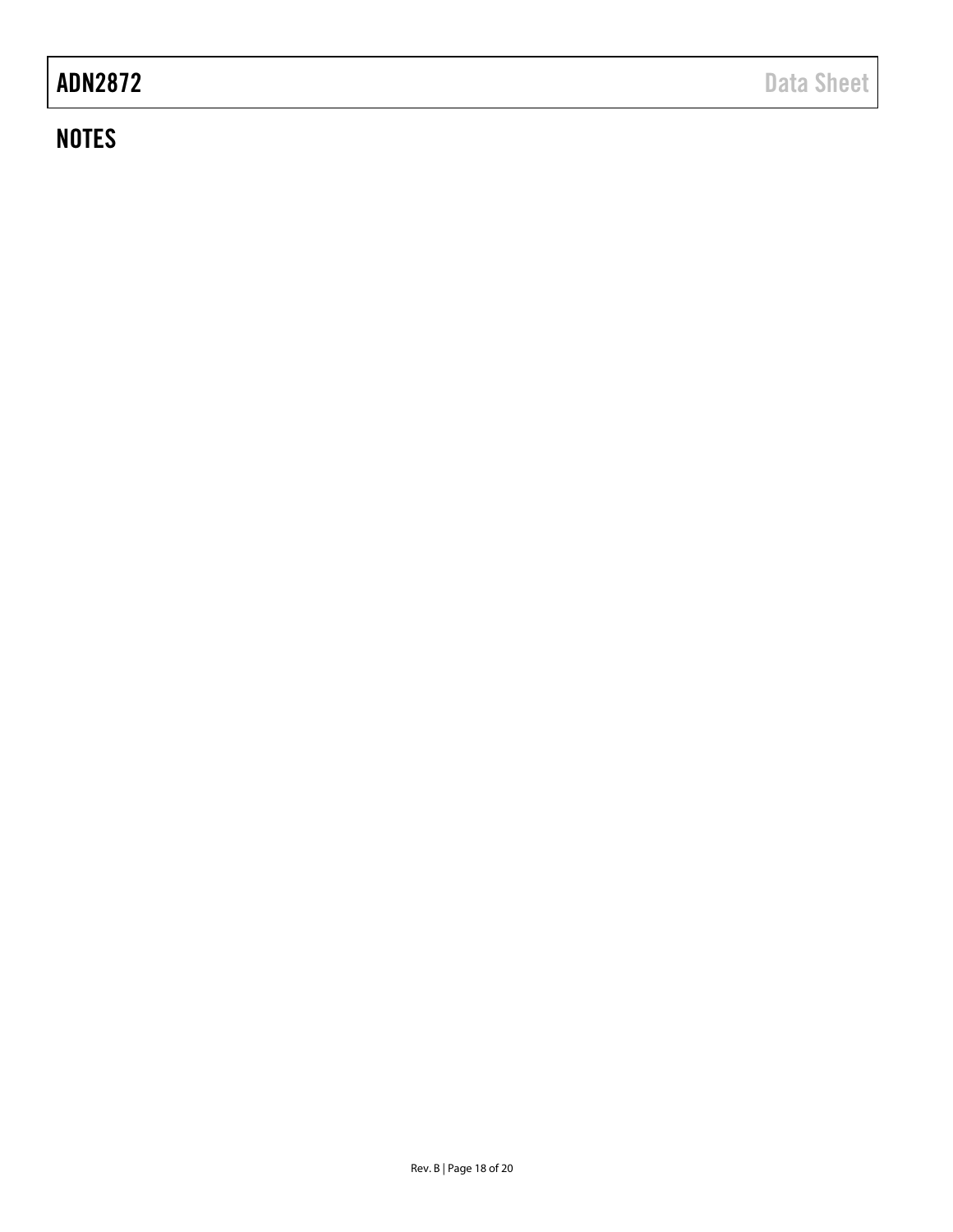## **NOTES**